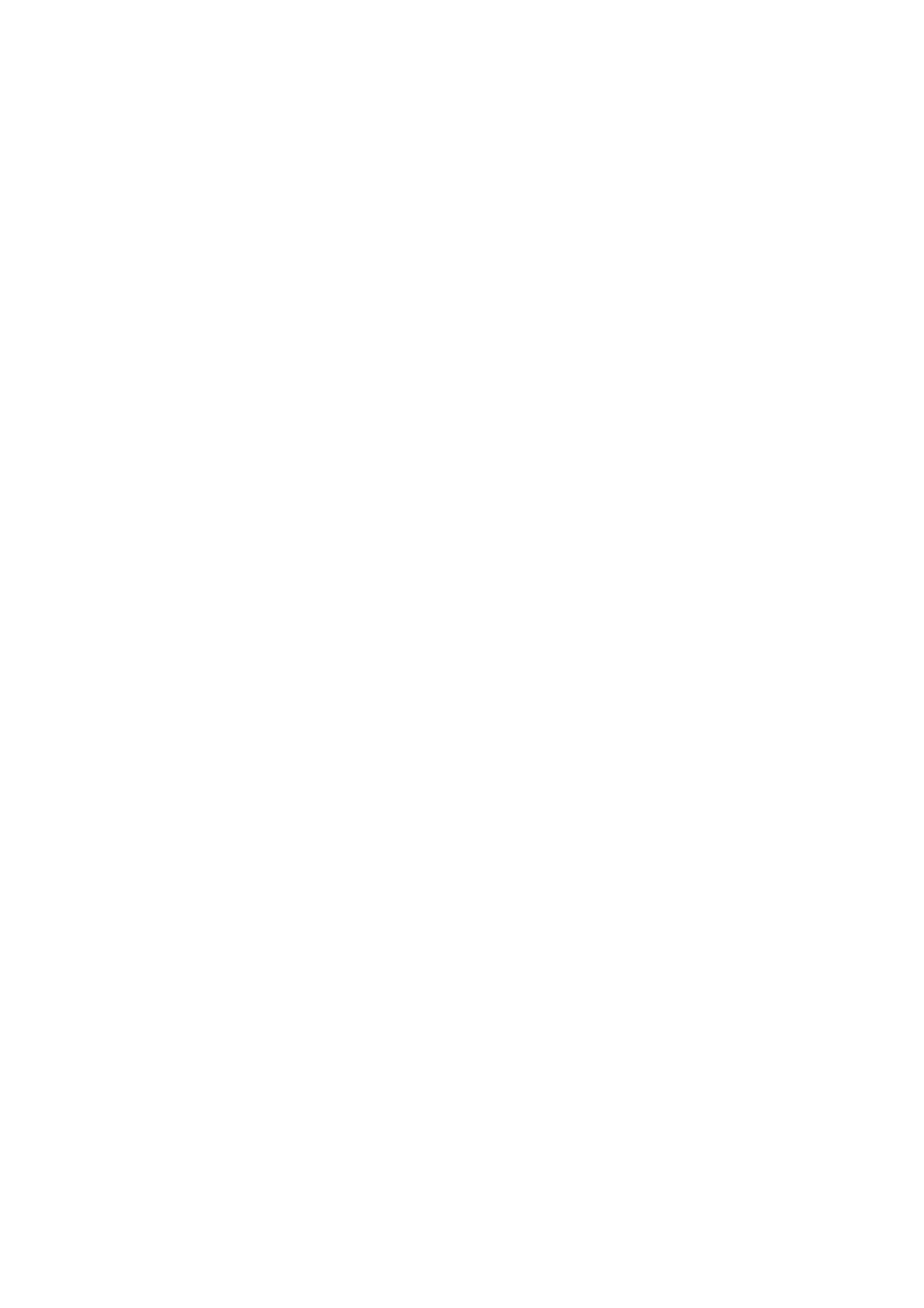

**SPIRE Calibration Plan**

**Ref: SPIRE-RAL-DOC-001866 Issue:** Draft 0.2 **Date:**  $12^{\text{th}}$  January 2005 **Page:** 3 of 34

**Distribution**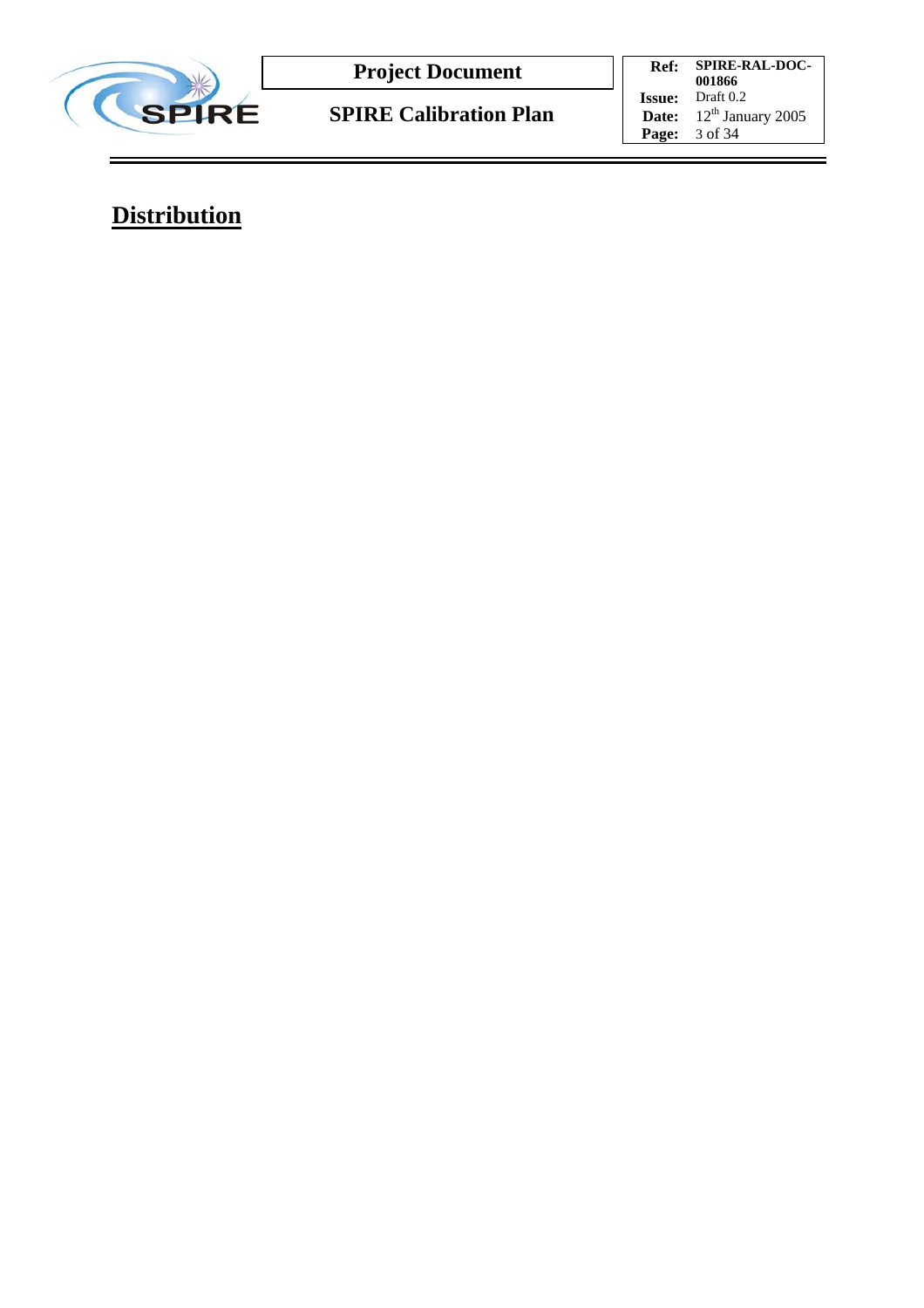

**Ref: SPIRE-RAL-DOC-001866 Issue:** Draft 0.2 **Date:**  $12^{\text{th}}$  January 2005 **Page:** 4 of 34

# **Change Record**

**ISSUE** DATE Changes<br>Draft 0.1 12 November 2003 First Draft 12 November 2003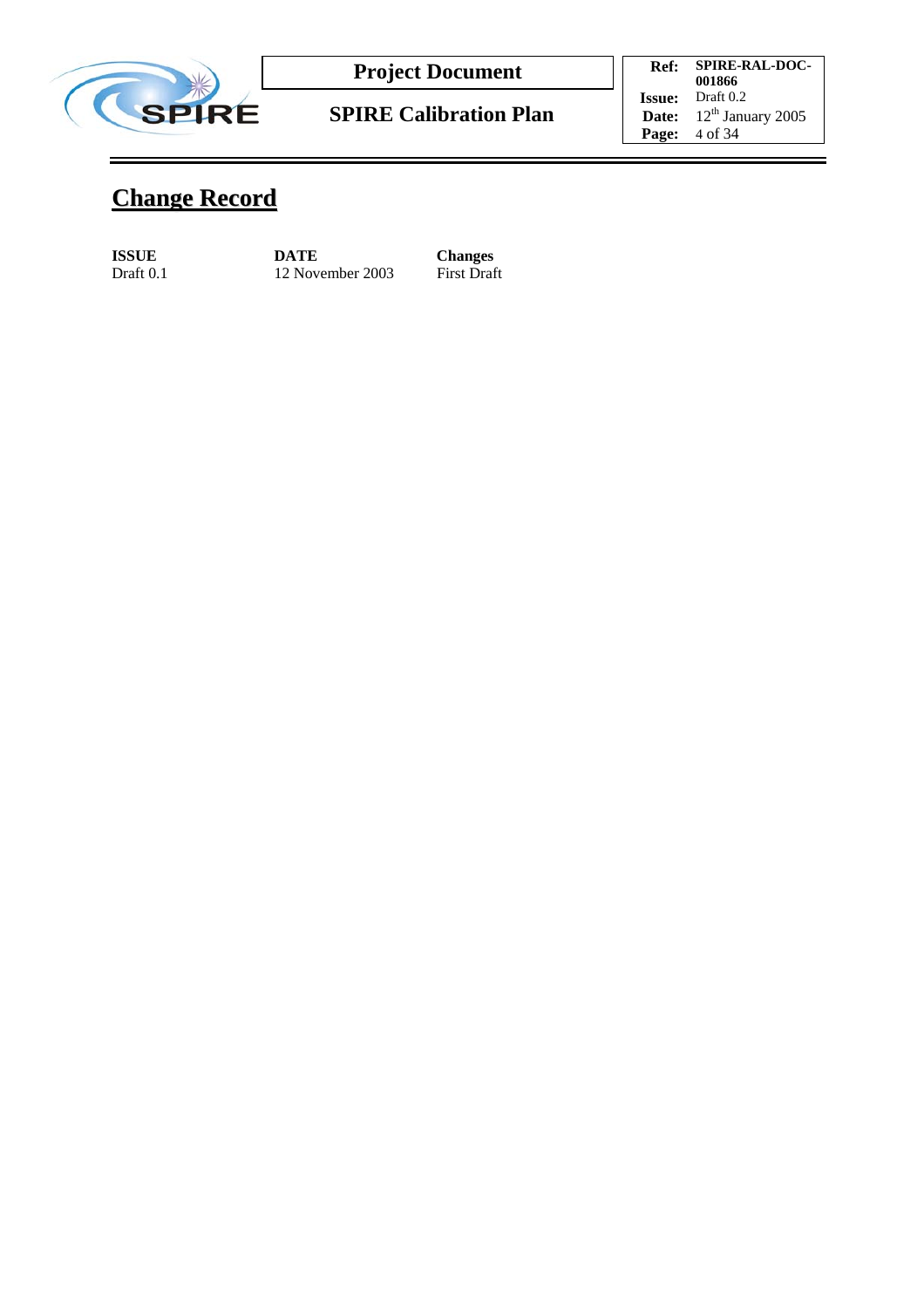

**SPIRE Calibration Plan** 

Ref: SPIRE-RAL-DOC-**Ket:** SPIKE-KAL-DOC-<br>001866<br>**Issue:** Draft 0.2<br>**Date:** 12<sup>th</sup> January 2005 **Page:** 5 of 34

# **TABLE OF CONTENTS**



| 1.     |  |
|--------|--|
| 1.1    |  |
| 1.2    |  |
| 1.3    |  |
| 1.3.1  |  |
| 1.3.2  |  |
| 2.     |  |
| 2.1    |  |
|        |  |
| 3.     |  |
| 3.1    |  |
| 3.1.1  |  |
| 3.1.2  |  |
| 3.1.3  |  |
| 3.1.4  |  |
| 3.1.5  |  |
| 3.1.6  |  |
| 3.1.7  |  |
| 3.1.8  |  |
| 3.1.9  |  |
| 3.1.10 |  |
| 3.1.11 |  |
| 3.1.12 |  |
| 3.2    |  |
| 3.2.1  |  |
| 3.3    |  |
| 3.3.1  |  |
| 3.3.2  |  |
| 3.3.3  |  |
| 3.3.4  |  |
| 3.3.5  |  |
| 3.3.6  |  |
| 3.3.7  |  |
| 3.3.8  |  |
| 3.3.9  |  |
| 3.3.10 |  |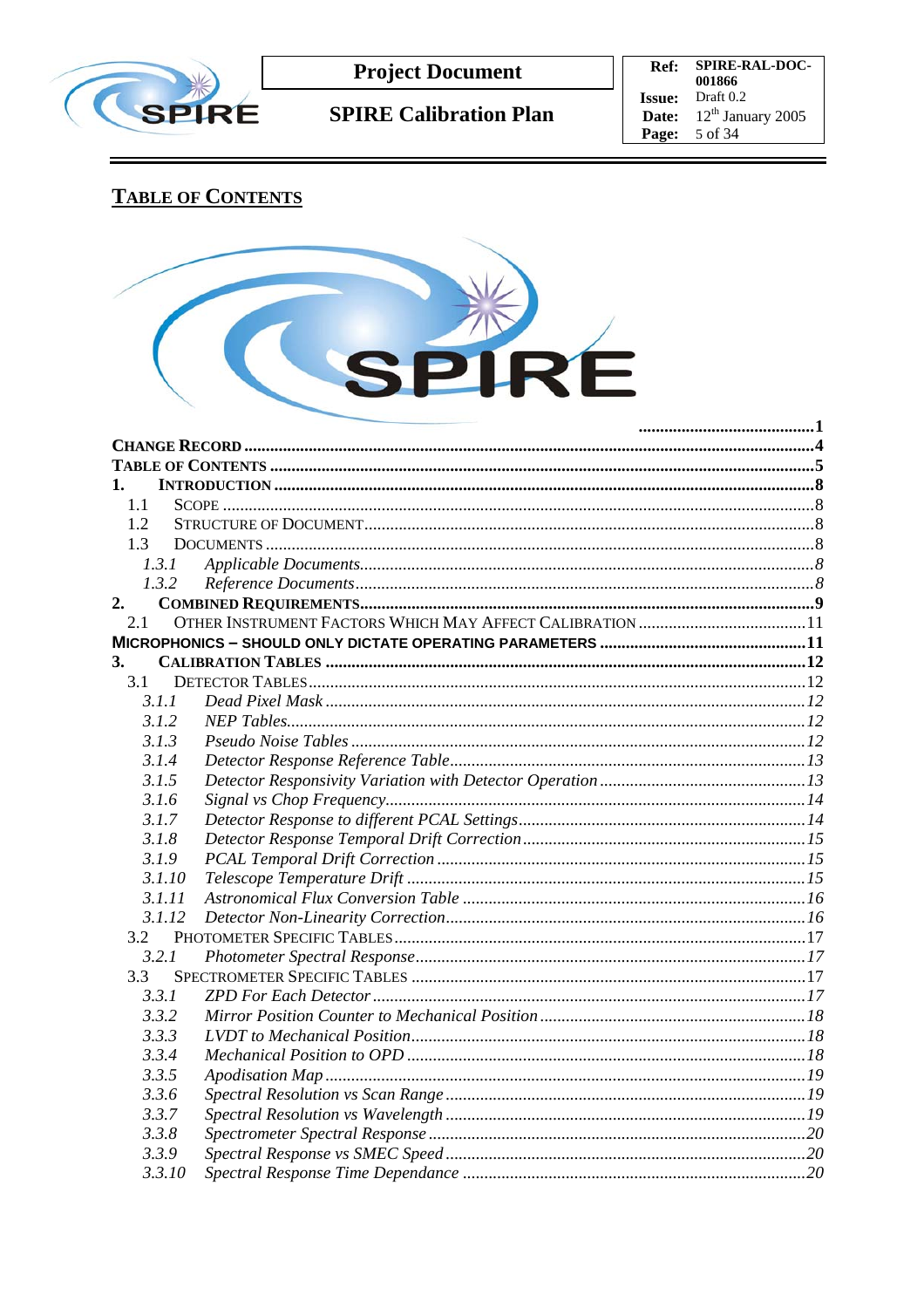

**Ref: SPIRE-RAL-DOC-001866 Issue:** Draft 0.2 **Date:**  $12^{\text{th}}$  January 2005 **Page:** 6 of 34

| 3.3.11 |                                                                              |  |
|--------|------------------------------------------------------------------------------|--|
| 3.3.12 |                                                                              |  |
| 3.3.13 |                                                                              |  |
| 3.3.14 |                                                                              |  |
| 3.4    |                                                                              |  |
| 3.4.1  |                                                                              |  |
| 3.4.2  |                                                                              |  |
| 3.4.3  |                                                                              |  |
| 3.4.4  |                                                                              |  |
| 3.4.5  |                                                                              |  |
| 3.4.6  |                                                                              |  |
| 3.4.7  |                                                                              |  |
| 3.4.8  |                                                                              |  |
| 3.4.9  |                                                                              |  |
| 3.4.10 |                                                                              |  |
| 3.5    |                                                                              |  |
| 3.5.1  |                                                                              |  |
| 3.5.2  |                                                                              |  |
| 3.5.3  |                                                                              |  |
| 3.5.4  |                                                                              |  |
| 3.5.5  |                                                                              |  |
| 3.5.6  |                                                                              |  |
|        |                                                                              |  |
| 3.6.1  |                                                                              |  |
| 3.6.2  |                                                                              |  |
| 3.6.3  |                                                                              |  |
| 4.     |                                                                              |  |
| 4.1    | CROSS REFERENCE BETWEEN CAL TABLES, SOURCE REQUIREMENTS AND FLIGHT PHASE  33 |  |

# **FIGURES**

# **TABLES**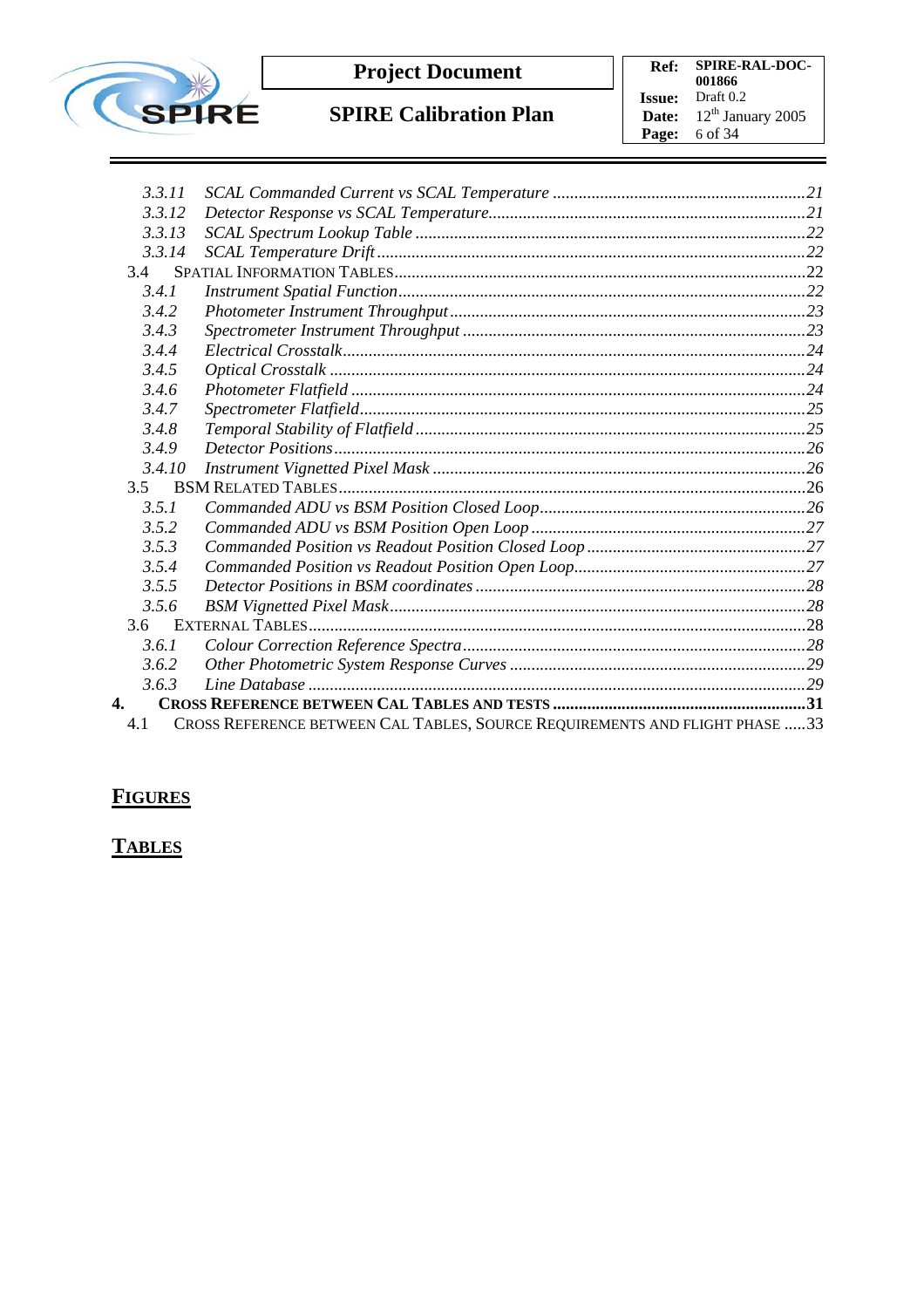

**SPIRE Calibration Plan**

**Ref: SPIRE-RAL-DOC-001866 Issue:** Draft 0.2 **Date:**  $12^{\text{th}}$  January 2005 **Page:** 7 of 34

# **Glossary**

| FOV        | Field of View                         |
|------------|---------------------------------------|
| <b>FTS</b> | <b>Fourier Transform Spectrometer</b> |
| IА         | <b>Interactive Analysis</b>           |
| ILТ        | <b>Instrument Level Testing</b>       |
| PV         | Performance Verification              |
| TE         | Time Estimator                        |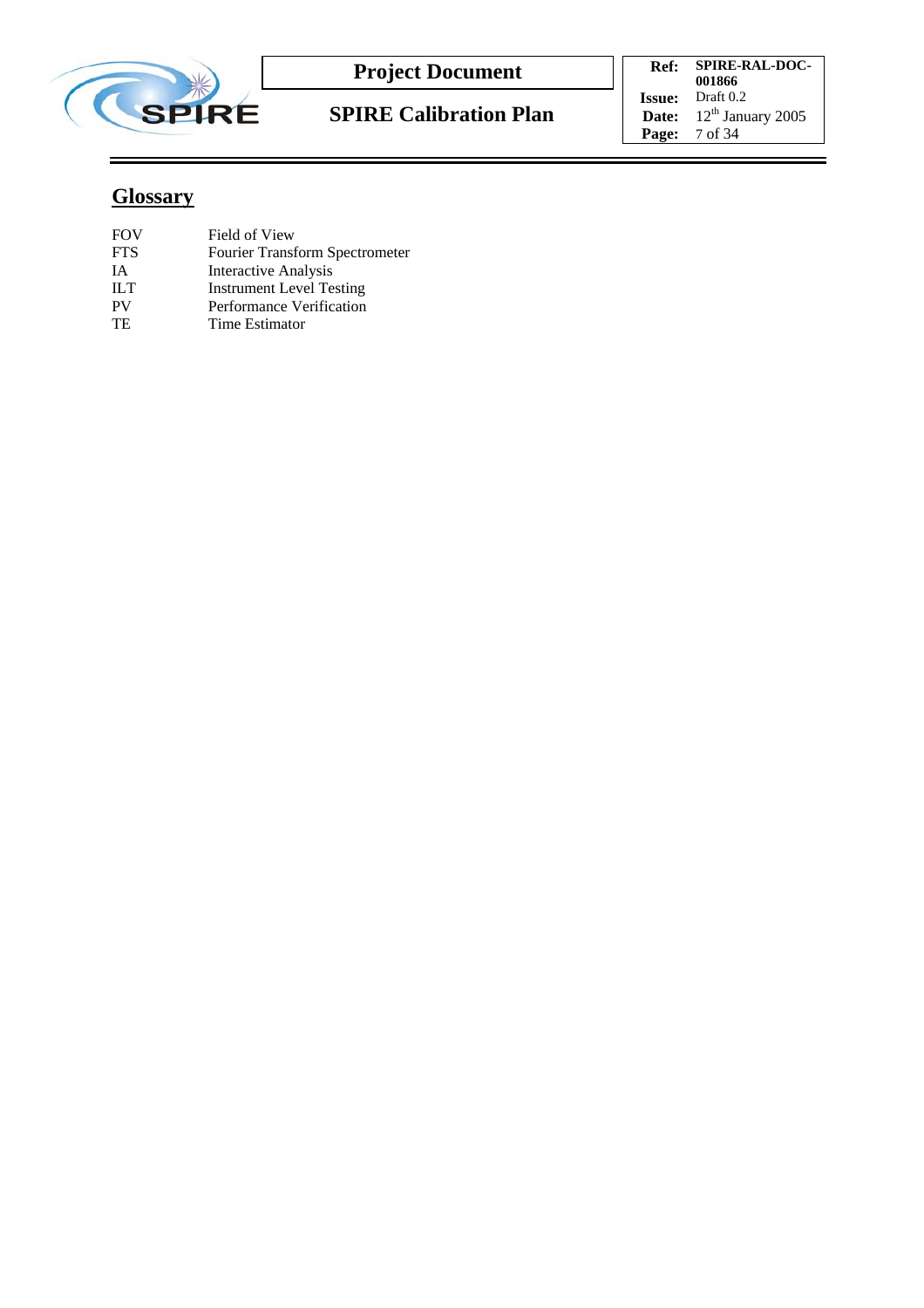

## **1. INTRODUCTION**

## **1.1 Scope**

The calibration plan outlines all SPIRE calibration tables and it is intended that this document is the only place where the complete list of tables resides. It combines requirements from the time estimator and IA into a single set of requirements tabulated in section 2. Each requirement is then expanded into a description of the tables required, the tests which will give the data to meet this requirement, the observations which are required in flight and how often the file will be generated.

The detailed generation of the tables will be described in either the ground calibration plan, the PV phase plan and/or the routine phase plan as applicable.

## **1.2 Structure of Document**

Section 2 combines the requirements from the time estimator and IA (uplink to be added). Section 3 details each calibration table and section 4 gives the cross-reference between the calibration tables and tests.

## **1.3 Documents**

#### **1.3.1 Applicable Documents**

| AD1 | <b>Calibration Requirements</b> |
|-----|---------------------------------|
|-----|---------------------------------|

- AD2 IA Calibration Requirements
- AD3 Time Estimator Calibration Requirements

#### **1.3.2 Reference Documents**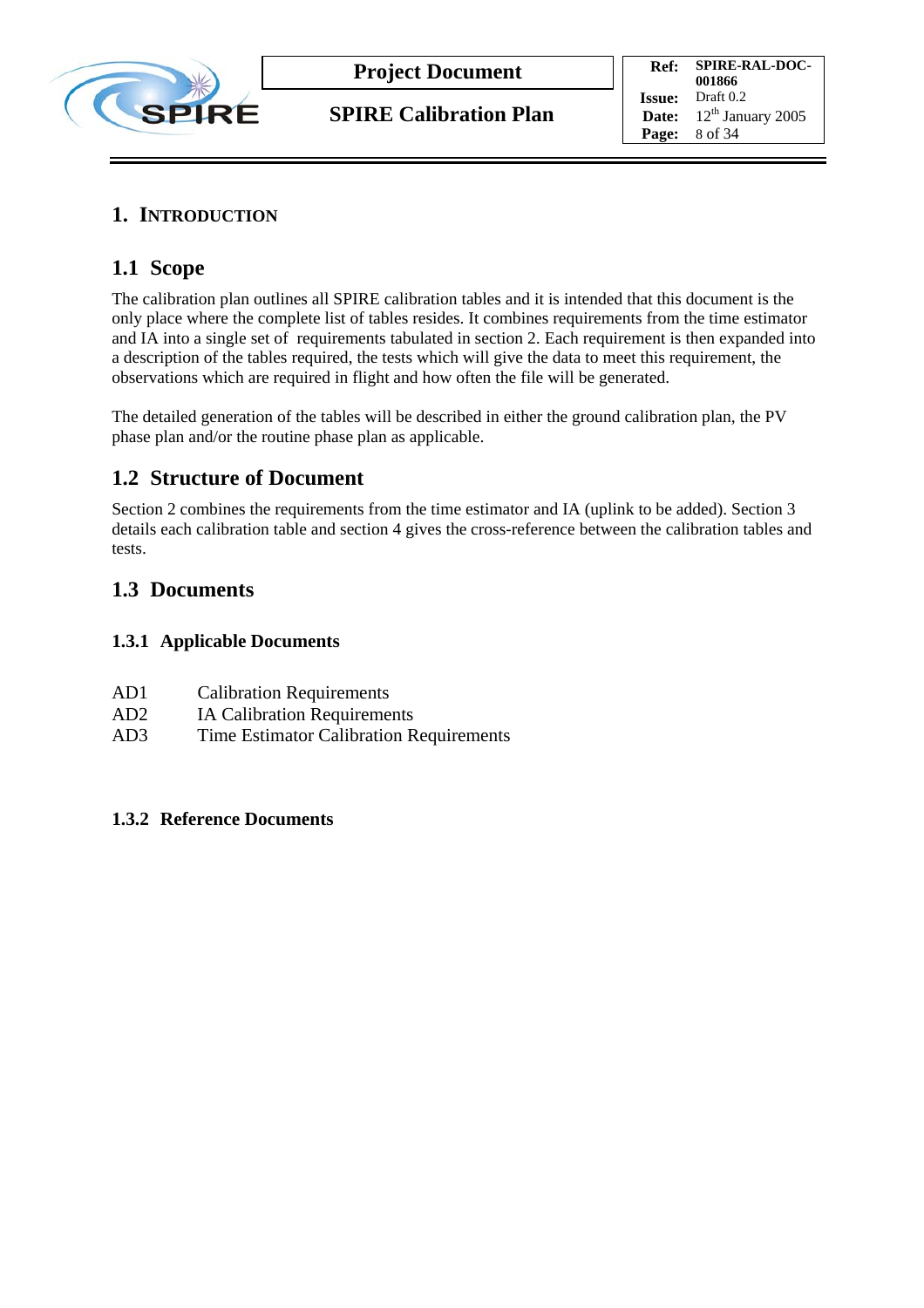

# **2. COMBINED REQUIREMENTS**

| <b>Identifier</b>            | Ref.                                                    | <b>Needed</b> | <b>Description</b>                                                                                                                                                                                                           |
|------------------------------|---------------------------------------------------------|---------------|------------------------------------------------------------------------------------------------------------------------------------------------------------------------------------------------------------------------------|
| <b>Detector Information</b>  |                                                         |               |                                                                                                                                                                                                                              |
| CALT-D01                     | <b>IACR-001</b>                                         | Yes           | Bad pixel mask for each array, each mask just<br>contains a flag indicating which detector(s) should<br>not be used.                                                                                                         |
| CALT-D02                     | IACR-002,<br><b>TECR-004</b>                            | Yes           | NEP for each detector, divided into arrays, may be<br>needed for several bias values and will be needed<br>as a function of both bias and chop frequency                                                                     |
| CALT-D03                     | <b>TECR-005</b>                                         | Yes           | Pseudo noise sources                                                                                                                                                                                                         |
| CALT-D04                     | <b>IACR-023</b>                                         | Yes*          | File containing identifier of reference pixel and<br>response (flux) to reference source (probably PCAL)<br>at the reference time. One reference pixel per array.<br>*Will not be needed if we adopt an absolute flat field. |
| CALT-D05                     | IACR-028,<br><b>IACR-029,</b><br><b>TECR-006</b>        | Yes           | Detector responsivity as a function of operating<br>temperature, bias frequency and amplitude                                                                                                                                |
| CALT-D06                     | <b>IACR-015</b>                                         | Yes           | A table giving factors to reference the demodulated<br>signal at various frequencies to the signal at the<br>calibrated frequency                                                                                            |
| CALT-D07                     | <b>TECR-007,</b><br><b>TECR-008,</b><br><b>IACR-013</b> | Yes           | Detector response temporal drift                                                                                                                                                                                             |
| CALT-D08                     | uplink?                                                 | Yes           | Characterisation of detector response to different<br><b>PCAL currents</b>                                                                                                                                                   |
| CALT-D09                     | <b>IACR-014</b>                                         | Possibly      | PCAL temporal drift correction                                                                                                                                                                                               |
| CALT-D10                     | <b>IACR-009</b>                                         | Possibly      | Telescope temperature drift history file                                                                                                                                                                                     |
| CALT-D11                     | <b>IACR-027</b>                                         | Yes*          | Astronomical conversion factors, one per array *Will<br>not be needed if we fold this is with absolute<br>response correction                                                                                                |
| CALT-D12                     | <b>TECR-006,</b><br><b>TECR-010,</b><br><b>IACR-024</b> | Yes           | <b>Detector linearity</b>                                                                                                                                                                                                    |
| <b>Photometer Specific</b>   |                                                         |               |                                                                                                                                                                                                                              |
| CALT-P01                     | <b>IACR-033</b>                                         | Yes           | Photometer spectral response curves                                                                                                                                                                                          |
| <b>Spectrometer Specific</b> |                                                         |               |                                                                                                                                                                                                                              |
| CALT-S01                     | <b>IACR-019</b>                                         | Yes           | A lookup table relating detector identifier to the<br>optical encoder and LVDT ZPD position for that<br>detector                                                                                                             |
| CALT-S02                     | <b>IACR-005</b>                                         | Yes           | Lookup table to convert mirror position counter to<br>mechanical position                                                                                                                                                    |
| CALT-S03                     | <b>IACR-006</b>                                         | Yes           | Lookup table to convert LVDT position to<br>mechanical position                                                                                                                                                              |
| CALT-S04                     | IACR-007,<br><b>IACR-012</b>                            | Yes           | Lookup table giving mechanical position against<br>OPD, may need this for every detector                                                                                                                                     |
| CALT-S05                     | IACR-011,<br><b>IACR-025</b>                            | Yes           | Apodisation maps for each spectrometer resolution<br>setting.                                                                                                                                                                |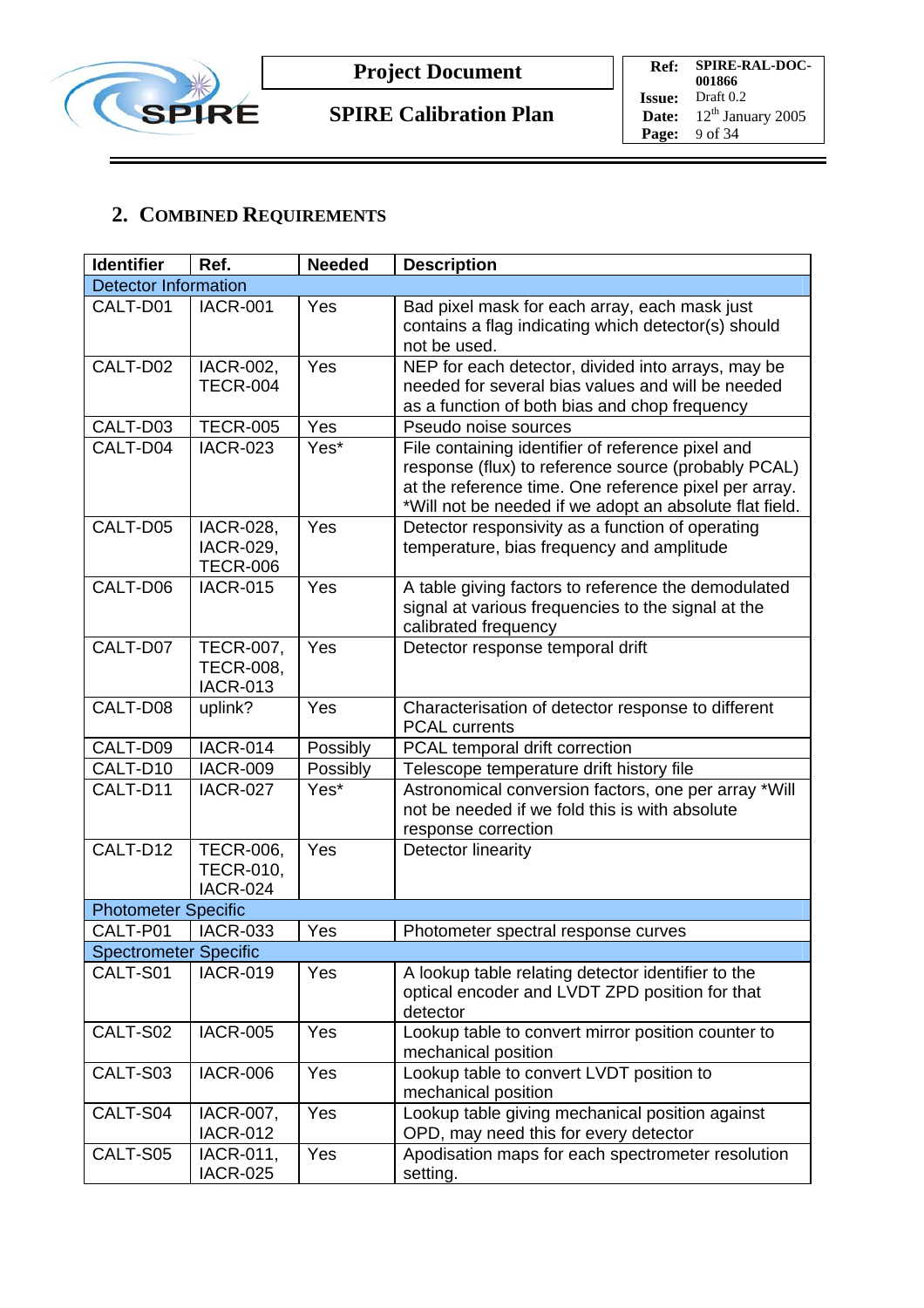

## **SPIRE Calibration Plan**

**Ref: SPIRE-RAL-DOC-001866 Issue:** Draft 0.2 **Date:**  $12^{\text{th}}$  January 2005 **Page:** 10 of 34

| CALT-S06                       | <b>TECR-011,</b>             | Yes      |                                                         |
|--------------------------------|------------------------------|----------|---------------------------------------------------------|
|                                | uplink?                      |          | Spectral resolution vs scan range                       |
| CALT-S07                       | <b>TECR-011</b>              | Possibly | Spectral resolution vs wavelength                       |
| CALT-S08                       | <b>IACR-030</b>              | Yes      | Spectrometer spectral response, one value in            |
|                                |                              |          | spectral domain per resolution element per              |
|                                |                              |          | resolution mode.                                        |
| CALT-S09                       | IACR-032,                    | Possibly | Spectral response vs SMEC speed                         |
|                                | <b>TE??</b>                  |          |                                                         |
| CALT-S10                       | <b>IACR-031</b>              | Possibly | Correction factors for changes in the spectrometer      |
|                                |                              |          | spectral response with time.                            |
| CALT-S11                       | uplink??                     | Yes      | SCAL commanded current vs SCAL temperature              |
| CALT-S12                       | uplink?                      | Possibly | Characterisation of detector response to different      |
|                                |                              |          | <b>SCAL combinations</b>                                |
| CALT-S13                       | <b>IACR-020</b>              | Yes      | SCAL power output spectrum lookup table or model        |
| CALT-S14                       | <b>IACR-010</b>              | Possibly | SCAL temperature drift history file                     |
| <b>Spatial Information</b>     |                              |          |                                                         |
| CALT-A01                       | IACR-036,<br><b>TECR-003</b> | Yes      | PSF associated with each pixel in each array            |
| CALT-A02                       | IACR-026,                    | Yes      | Spectrometer off-axis vignetting and PSF                |
|                                | <b>IACR-036,</b>             |          |                                                         |
|                                | <b>TECR-003</b>              |          |                                                         |
| CALT-A02                       | <b>TECR-001</b>              | Yes      | Photometer instrument throughput                        |
| CALT-A03                       | <b>TECR-002</b>              | Yes      | Spectrometer instrument throughput                      |
| CALT-A04                       | <b>IACR-017</b>              | Possibly | Electrical crosstalk table                              |
| CALT-A05                       | <b>IACR-018</b>              | Possibly | Optical crosstalk given per pixel pair or as one factor |
|                                |                              |          | (considering all pairs) per pixel                       |
| CALT-A06                       | <b>IACR-021</b>              | Yes      | Photometer flat fields, response of each detector       |
|                                |                              |          | referred to one detector in the same array              |
| CALT-A07                       | <b>IACR-022</b>              | Yes      | Spectrometer flat field, response of each detector      |
|                                |                              |          | referred to one detector in the same array at a given   |
|                                |                              |          | <b>SMEC</b> position                                    |
| CALT-A08                       | <b>TECR-009</b>              | Yes      | Stability of the flat field                             |
| CALT-A09                       | <b>IACR-008</b>              | Yes      | Detector spatial offset positions. One set of offsets   |
|                                |                              |          | will be needed for each detector and these will relate  |
|                                |                              |          | that detector's pointing to the spacecraft boresight.   |
| CALT-A10                       | <b>IACR-003</b>              | Possibly | Identifiers for the vignetted pixels                    |
| <b>BSM Related Information</b> |                              |          |                                                         |
| CALT-B01                       | uplink??                     | Yes      | Commanded ADU vs BSM position, closed loop              |
| CALT-B02                       | uplink??                     | Yes      | Commanded ADU vs BSM position, open loop                |
| CALT-B03                       | uplink??                     | Yes      | BSM commanded position vs readout position,             |
|                                |                              |          | closed loop                                             |
| CALT-B04                       | uplink??                     | Yes      | BSM commanded position vs readout position, open        |
|                                |                              |          | loop                                                    |
| CALT-B05                       | <b>IACR-016</b>              | Yes      | Table relating BSM chop and jiggle positions to         |
|                                |                              |          | position on the detector or position in detector        |
|                                |                              |          | coordinates                                             |
| CALT-B06                       | <b>IACR-004</b>              | Possibly | <b>BSM</b> vignetted pixel mask                         |
| <b>External</b>                |                              |          |                                                         |
| CALT-G01                       | <b>IACR-034</b>              | Possibly | Reference spectra or default colour corrections for a   |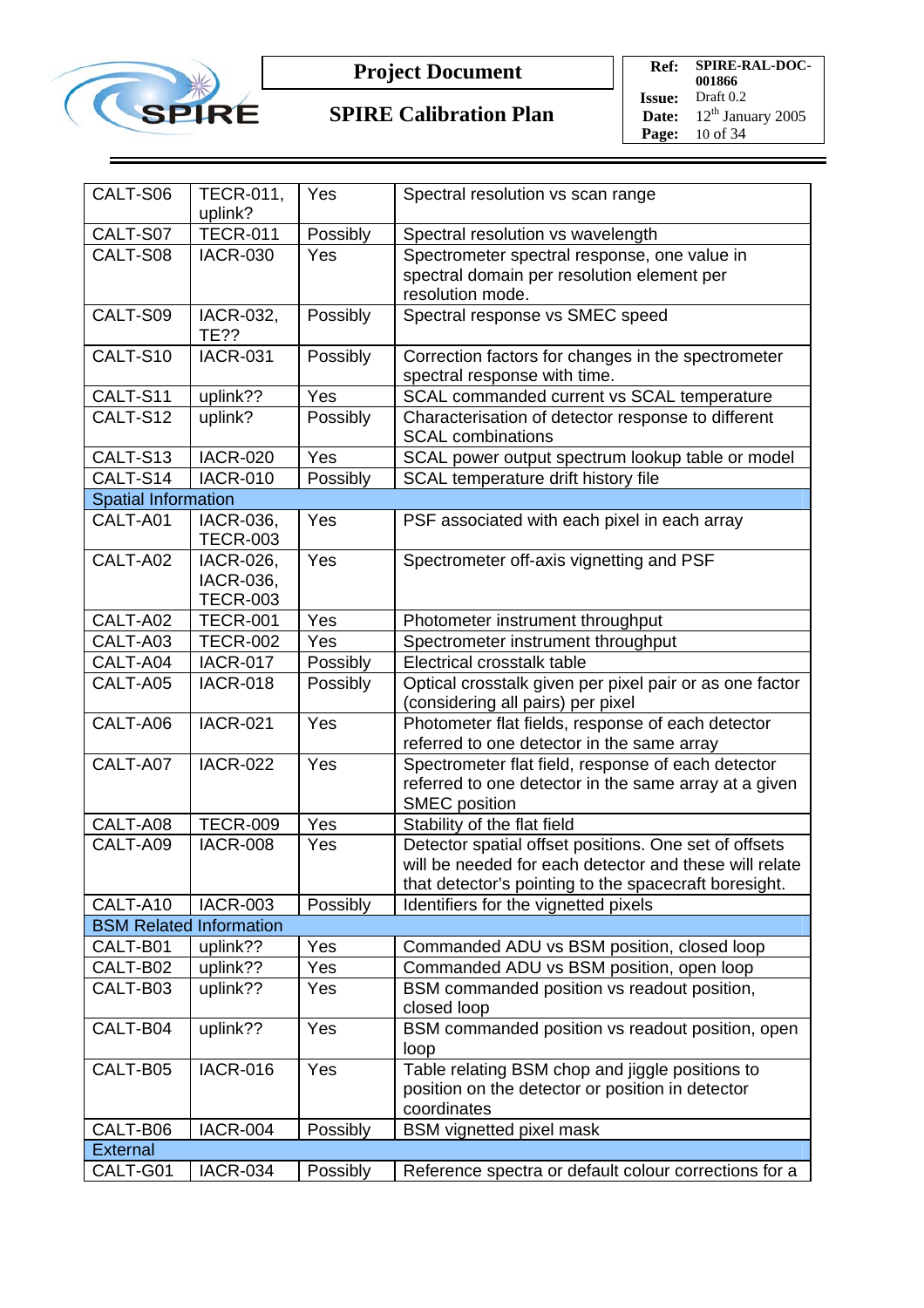

**SPIRE Calibration Plan**

**Ref: SPIRE-RAL-DOC-001866 Issue:** Draft 0.2 **Date:**  $12^{th}$  January 2005 **Page:** 11 of 34

|          |            |          | given spectral type                             |
|----------|------------|----------|-------------------------------------------------|
| CALT-G02 | l IACR-035 | Possibly | Response curves for another photometric system? |
| CALT-G03 | l IACR-037 | Possibly | Line database, nabbed from elsewhere then       |
|          |            |          | converted to IA format.                         |

## **2.1 Other Instrument Factors Which May Affect Calibration**

No specific requirements have been fed into the calibration plan regarding microphonics and out of band radiation rejection. Both of these are defined in the instrument test plans.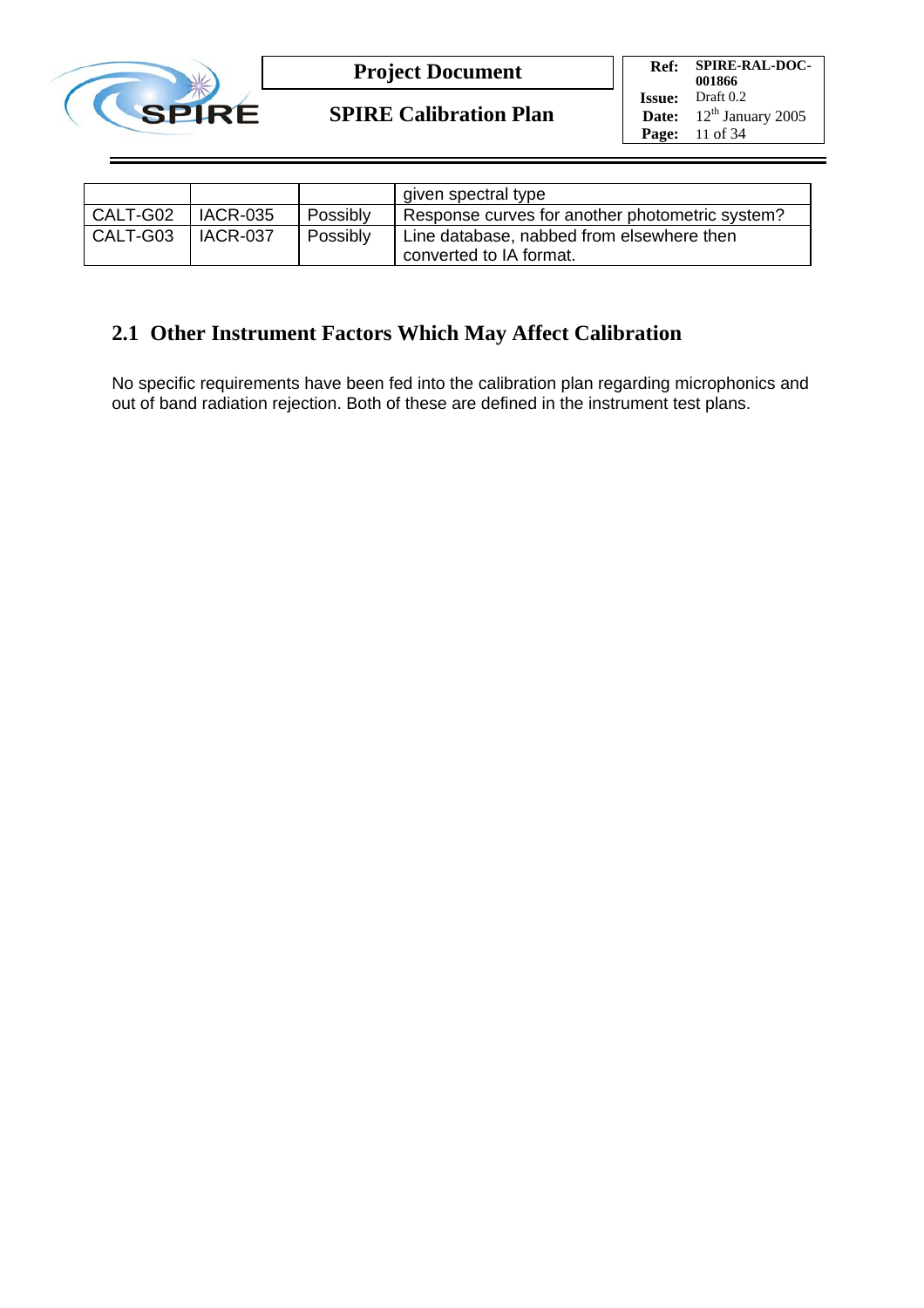

## **3. CALIBRATION TABLES**

## **3.1 Detector Tables**

#### **3.1.1 Dead Pixel Mask**

#### **ID:** CALT-D01

**Req Source:** IA-BPM

**Table Description:** 1-D table for each array, the column indicating identifiers of dead pixels. Possible further tables indicating pixels are bad for other reasons.

**Measurement description:** No dedicated measurement.

**Analysis:** Lack of signal on any pixel will indicate that it is dead, other indicators such as excessive noise or low responsivity may be used to generate further tables.

#### **Astronomical Source Req:** None

**Phase:** 

*ILT:* No dedicated test *Commissioning Phase:* No dedicated observation *PV Phase:* No dedicated observation *Routine Phase:* No dedicated observation

**Definitely needed?:** Yes

#### **3.1.2 NEP Tables**

**ID:** CALT-D02

**Req Source:** IA-NEP, TECR-004

**Table Description:** Several dimensions of parameter space, i.e. detector ID, bias freq, bias amplitude, and detector temperature will be covered by ILT testing. It is TBD how this will be formatted for IA and the TE.

**Measurement description:** Time series data will be taken for various detector and instrument configurations.

**Analysis:** The noise level will be obtained from the power spectra derived from each configuration tested.

**Astronomical Source Req:** A dark patch of sky with good visibility throughout the mission. **Phase:** 

*ILT:* ILT-PERF-DNA, ILT-PERF-DNC *Commissioning Phase:* Possibly, may use a subset of configurations *PV Phase:* Yes, once *Routine Phase:* Yes, 3-4 times during the mission with full check, weekly with a subset of configurations.

**Definitely needed?:** Yes

#### **3.1.3 Pseudo Noise Tables**

#### **ID:** CALT-D03

#### **Req Source:** TECR-005

**Table Description:** A pseudo noise source is anything that induces an uncontrollable variation of the input flux level. Such sources in SPIRE could be the Beam Steering Mirror and the FTS mirror. These are moving parts and when their motions depart from the nominal ones, they may induce uncontrollable flux variations that add to the noise. This also includes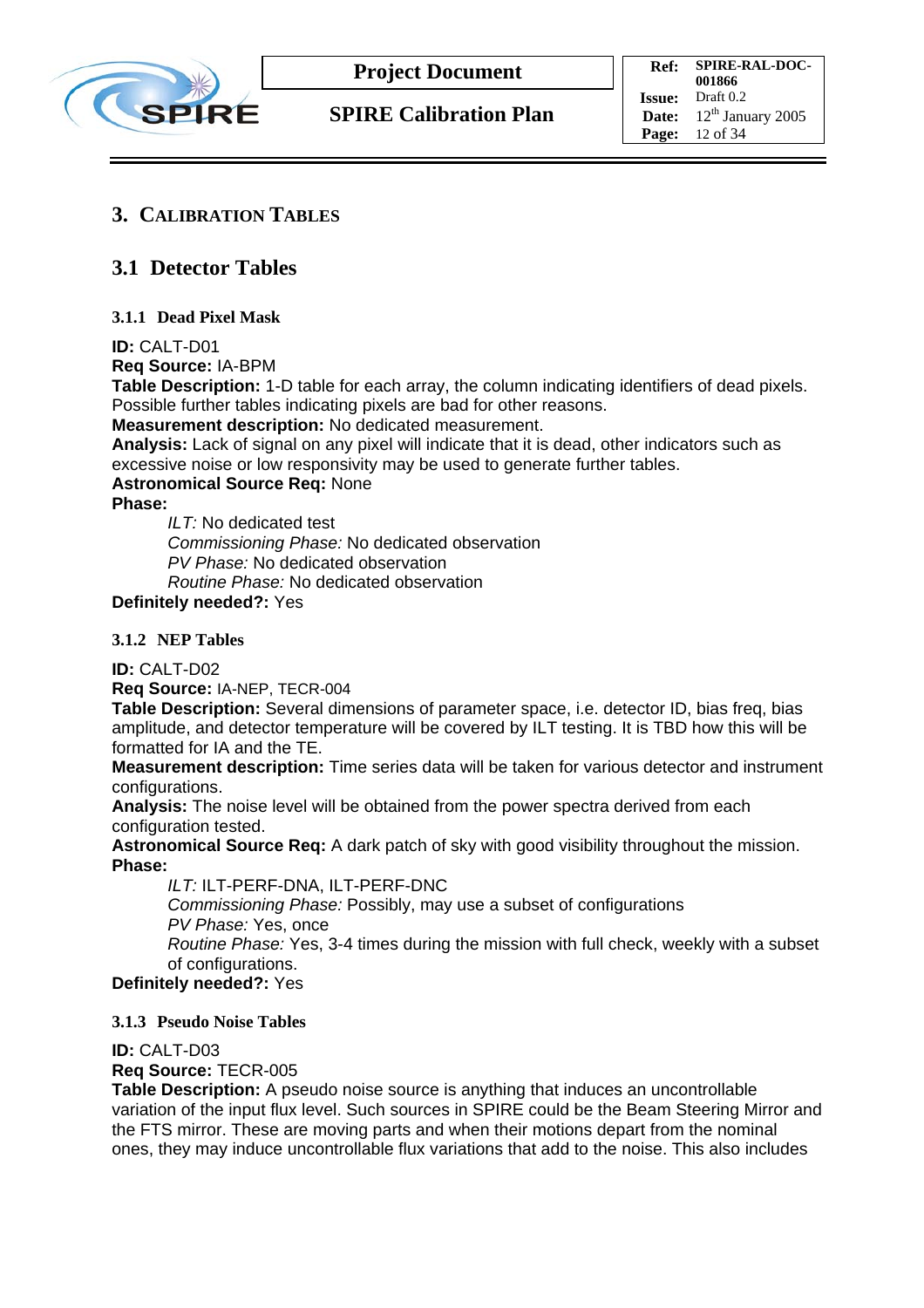

**SPIRE Calibration Plan**

**Ref: SPIRE-RAL-DOC-001866**<br>Draft 0.2 **Issue: Date:**  $12^{th}$  January 2005 **Page:** 13 of 34

the impact that uncertainties in the FTS mirror position has on the spectrum reconstruction. Actual tables produced are TBD depending on the source of the extra noise.

**Measurement description:** To the extent possible the instrument will be blanked off and the noise measured. The BSM and SMEC will then be moved in turn and the noise during movement will be measured. If an excess is found further tests may be derived to characterise it.

**Analysis:** The noise is measured directly.

**Astronomical Source Req:** A dark patch of sky with high visibility throughout the mission **Phase:** 

*ILT:* ILT-PERF-DMA

*Commissioning Phase:* Yes, via ILT-PERF-DMA on dark sky background *PV Phase:* Possibly, yes if not done in commissioning

*Routine Phase:* Yes, 3-4 times during the mission on same patch of sky to check for temporal variation.

**Definitely needed?:** Possibly, depending on results from tests/observations

#### **3.1.4 Detector Response Reference Table**

#### **ID:** CALT-D04

**Req Source:** IA-ABR

**Table Description:** File containing identifier of reference pixel and response (volts) to a reference source (probably PCAL) at the reference time. For the spectrometer this may be referenced to the ZPD position. One reference pixel per array. *Note: This will not be needed if we adopt an absolute flat field. Also, this is may be folded in with the conversion to astronomical units (volts per watt), depending on implementation of removing various temporal and operating dependencies (see following sections).* 

**Measurement description:** Observation of PCAL then known flux source then PCAL again. **Analysis:** This file contains the response of the reference pixel to PCAL at the time the absolute flux standard was observed.

**Astronomical Source Req:** The prime calibrator.

#### **Phase:**

*ILT:* ILT-PERF-CPT

*Commissioning Phase:* No

*PV Phase:* Yes, once

*Routine Phase:* Yes, weekly check on a single pixel plus 3-4 times during the mission over more pixels.

**Definitely needed?:** Possibly, depending on IA methology adopted

#### **3.1.5 Detector Responsivity Variation with Detector Operation**

#### **ID:** CALT-D05

**Req Source:** IA-BTC, IA-RBC, TECR-006

**Table Description:** Tables will need to be generated of the detector responsivity (V/W) in order to convert to astronomical units. The detector responsivity is dependent on bias, operating temperature, and may be dependent on bias frequency. The exact format of the tables showing these dependencies is still TBD.

**Measurement description:** Load curves i.e. measurements of a set of known input fluxes on the detectors at various detector settings, in particular various detector bias voltages. **Analysis:** ILT-PERF-DAL will establish the responsivity to a uniform illumination of known flux. In test the point source version of this will be done via ILT-PERF-DRB although it is not yet clear whether it will be possible to obtain a high level of accuracy due to atmospheric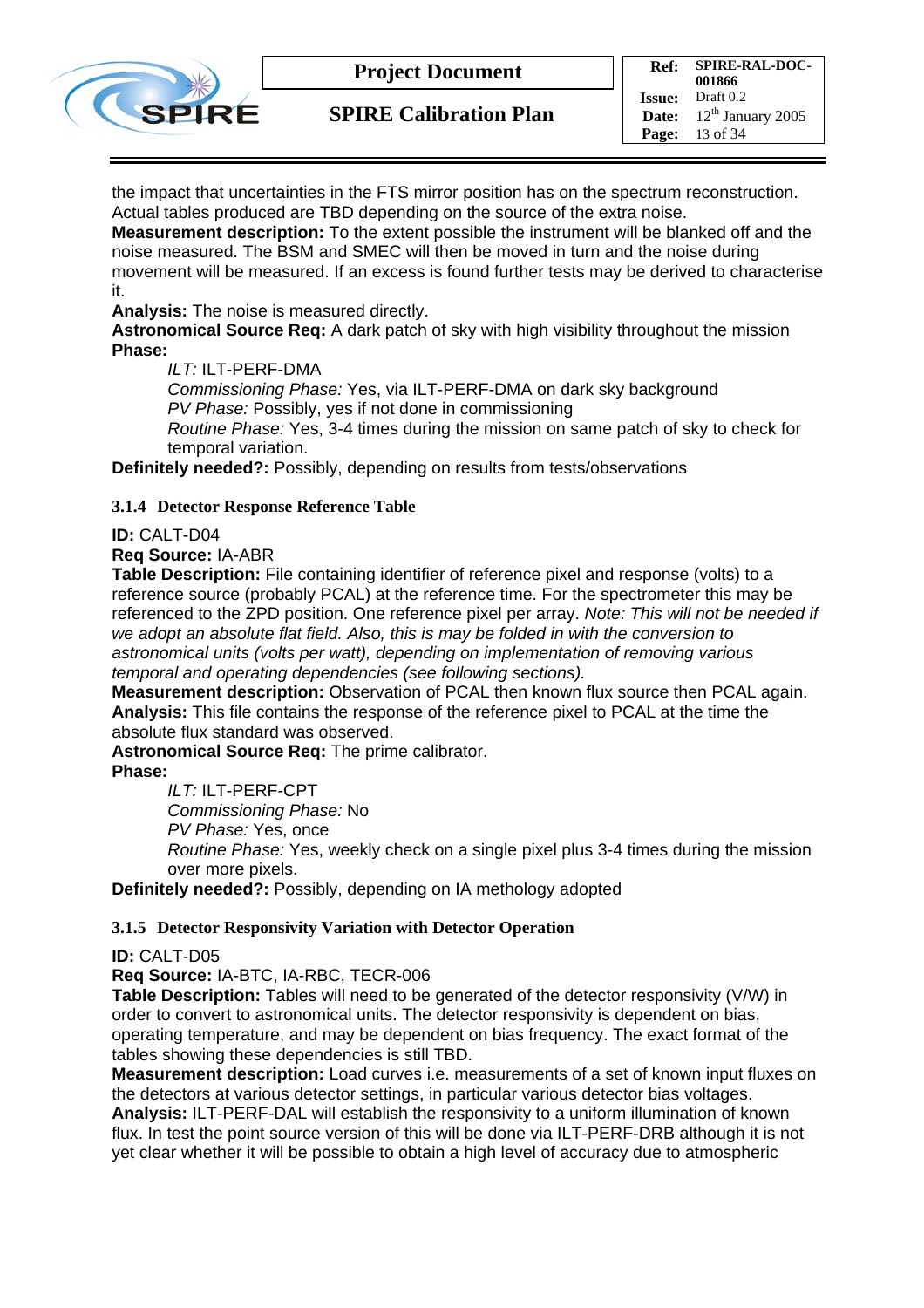

conditions in the lab. In flight, the observations of the standard source should be used as the definitive source of this information.

**Astronomical Source Req:** The prime calibrator **Phase:** 

*ILT:* ILT-PERF-DAL, ILT-PERF-DRB *Commissioning Phase:* No *PV Phase:* Yes, once *Routine Phase:* Yes, 3-4 times during the mission **Definitely needed?:** Yes

**3.1.6 Signal vs Chop Frequency** 

**ID:** CALT-D06

**Req Source:** IA-MFC

**Table Description:** A table giving factors to reference the demodulated signal for each detector at various frequencies to the signal at the calibrated frequency, note this is unlikely to impact IA as the maximum BSM frequency is unlikely to impact detector signal and may only exist for information purposes.

**Measurement description:** The signal from a chopped non-varying point source is measured at various chop frequencies on each detector. For the spectrometer the SMEC is set to ZPD **Analysis:** The signal vs modulation frequency curve will be fitted, the detector time constant will also be derived from this.

**Astronomical Source Req:** Bright non-varying point continuum source (continuum source needed for the spectrometer).

**Phase:** 

*ILT:* ILT-PERF-DRB *Commissioning Phase:* No *PV Phase:* Yes, once *Routine Phase:* Yes, 3-4 times during the mission **Definitely needed?:** Possibly

#### **3.1.7 Detector Response to different PCAL Settings**

**ID:** CALT-D07

**Req Source:** uplink? IA?

**Table Description:** TBD, the detector response to different PCAL currents and operating frequencies will be characterised. In principle a 2-D table per detector is produced assuming nominal detector operating conditions. It is not yet clear how these tables will be structured for either uplink or IA use i.e. we may decide on only using a single reference detector.

**Measurement description:** PCAL will be set to different levels and static measurements will be made. This may be accompanied by a measurement of a known external source. The static measurements are then used to set levels for the PCAL frequency measurements. **Analysis:** Signal per setting per detector.

**Astronomical Source Req:** If done in conjunction with an astronomical source a primary standard or well known secondary is required.

**Phase:** 

*ILT:* ILT-PERF-CPC, ILT-PERF-CPT

*Commissioning Phase:* Yes, a small subset will be used *PV Phase:* Yes, once

*Routine Phase:* Yes, 3-4 times during the mission

**Definitely needed?:** Yes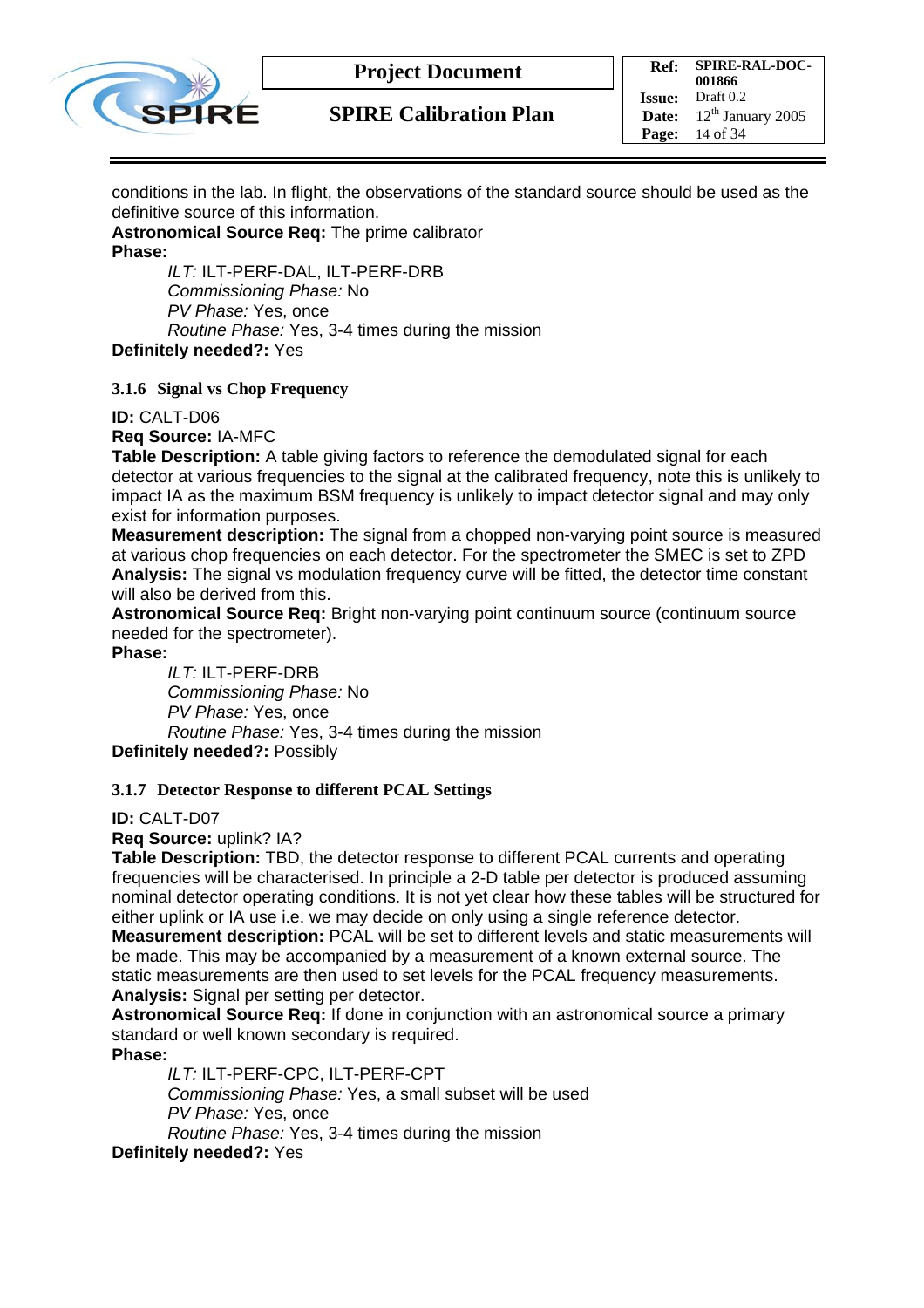

**SPIRE Calibration Plan**

**Ref: SPIRE-RAL-DOC-001866**<br>Draft 0.2 **Issue: Date:**  $12^{th}$  January 2005 **Page:** 15 of 34

#### **3.1.8 Detector Response Temporal Drift Correction**

#### **ID:** CALT-D08

**Req Source:** TECR-007, TECR-008, IA?

**Table Description:** TBD, this is dependent on the strategy used to removed the detector response drift i.e. correct for the change in response from the time a standard is observed to the time of the observation. If the LWS method of PCAL flashes (needing a constant background) surrounding every observation is employed then this table will not be necessary as the ratio can be obtained directly. Otherwise a drift correction table will be produced using PCAL flashes from each 48 hour period (or possibly longer)

**Measurement description:** The nominal PCAL sequence is executed and the detector response measured.

**Analysis:** The correction should come from the ratio of an individual detector's response to a PCAL flash at the time of the observation to that when the calibration standard was observed. If no PCAL flash is available, the correction table will either consist of fitted drift coefficients relevant to a particular time period, or all relevant responses for a particular time period. **Astronomical Source Req:** Primary standard or well known secondary **Phase:** 

*ILT:* ILT-PERF-CPC, ILT-PERF-CPT

*Commissioning Phase:* Yes, a small subset will be used *PV Phase:* Yes, once

*Routine Phase:* Yes, the drift will be measured with each PCAL flash, the comparison with the prime standard or a known secondary will be made at least weekly.

**Definitely needed?:** Yes

#### **3.1.9 PCAL Temporal Drift Correction**

**ID:** CALT-D09

**Req Source:** IA??

**Table Description:** The PCAL output at its nominal settings may vary with time. A correction will need to be made for this variation and this may take the form of a set of coefficients or a look up table.

**Measurement description:** PCAL will be flashed then an observation will be made of a nonvarying source. This is repeated at regular intervals e.g. weekly and only needs to be done with the photometer.

**Analysis:** The ratio of the source to PCAL is taken and the variation of the ratio with time is used as the basis of the calibration file.

**Astronomical Source Req:** Non-varying point source with good visibility **Phase:** 

*ILT:* TBD

*Commissioning Phase:* Yes, the initial measurement will be established *PV Phase:* Yes, at TBD regular intervals *Routine Phase:* Yes, weekly

**Definitely needed?:** Possibly, depending on results from observations

#### **3.1.10 Telescope Temperature Drift**

**ID:** CALT-D10

**Req Source:** IA-TDR

**Table Description:** TBD, any telescope temperature drift will lead to loss of nulling in the spectrometer and will affect backgrounds in the photometer. In the photometer, the change in background may necessitate an operational change e.g. a reset of the detector offsets,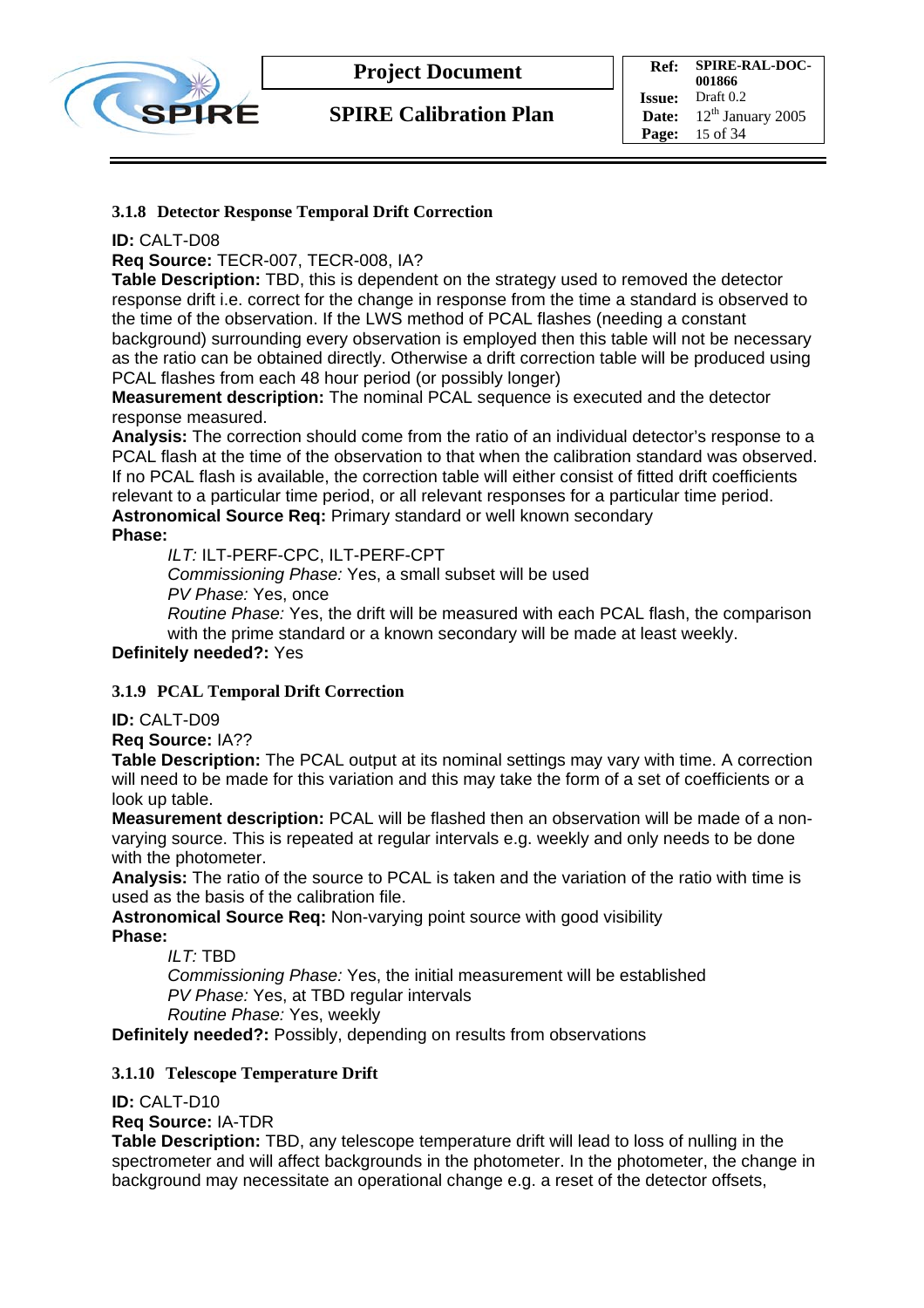

**SPIRE Calibration Plan**

**Ref: SPIRE-RAL-DOC-001866**<br>Draft 0.2 **Issue: Date:**  $12^{th}$  January 2005 **Page:** 16 of 34

therefore it is not clear that the solution to this calibration issue is necessarily a table. Like any SCAL variation, different spectral templates can be used in the spectral domain to cancel out nulling, therefore we may envisage a set of spectral templates being used for this purpose. **Measurement description:** No dedicated measurement?

**Analysis:** TBD, There might be a spacecraft parameter (or set of spacecraft parameters) which can be used as a direct measure of telescope temperature drift.

#### **Astronomical Source Req:** None

**Phase:** 

*ILT:* No *Commissioning Phase:* Not via dedicated observation *PV Phase:* Not via dedicated observation *Routine Phase:* Not via dedicated observation

**Definitely needed?:** Possibly

#### **3.1.11 Astronomical Flux Conversion Table**

#### **ID:** CALT-D11

**Req Source:** IA-CAU

**Table Description:** Astronomical conversion factors, one per array, assuming rest is dealt with via a flat field. Will not be needed if we fold this is with absolute response correction. **Measurement description:** We will need to establish the detector response of a given reference detector to a known source, (Volts per Watt) for a given operating condition of the detector i.e. at nominal temperature, bias and chop frequency. Deltas on this will be dealt with in other tables (see previous sections). To do this a chopped measurement of a known source is needed.

**Analysis:** The responsivity is obtained directly.

**Astronomical Source Req:** The prime calibrator.

**Phase:** 

*ILT:* Yes, ILT-PERF-DNC, ILT-PERF-DAL, ILT-PERF-DRB, ILT-PERF-OPI, ILT-PERF-OSB, ILT-PERF-OSL, ILT-PERF-BSM, It is important that this measurement is taken with the source centred, hence, OPI, OSB, OSL, BSM. DNC for the ambient noise and DAL for the actual responsivity.

*Commissioning Phase:* Possibly

*PV Phase:* Yes, via dedicated load curve observations plus regular observations at a single nominal bias.

*Routine Phase:* Yes, weekly during mission via regular observations at a single nominal bias, load curve measurements repeated at 3 month intervals through the mission.

**Definitely needed?:** The information will be definitely needed but as a separate file is TBD.

#### **3.1.12 Detector Non-Linearity Correction**

#### **ID:** CALT-D12

**Req. Source:** TECR-006, TECR-010, IA??

**Table Description:** TBD, initially this could just give the useful operating range for each detector or each array which would meet the TE requirement. Understanding of the data may lead to a more sophisticated treatment of non-linearity later.

**Measurement description:** Observation of a range of known flux point sources, ideally done for each detector.

**Analysis:** The ratio of SPIRE output to model expectation is compared to model flux.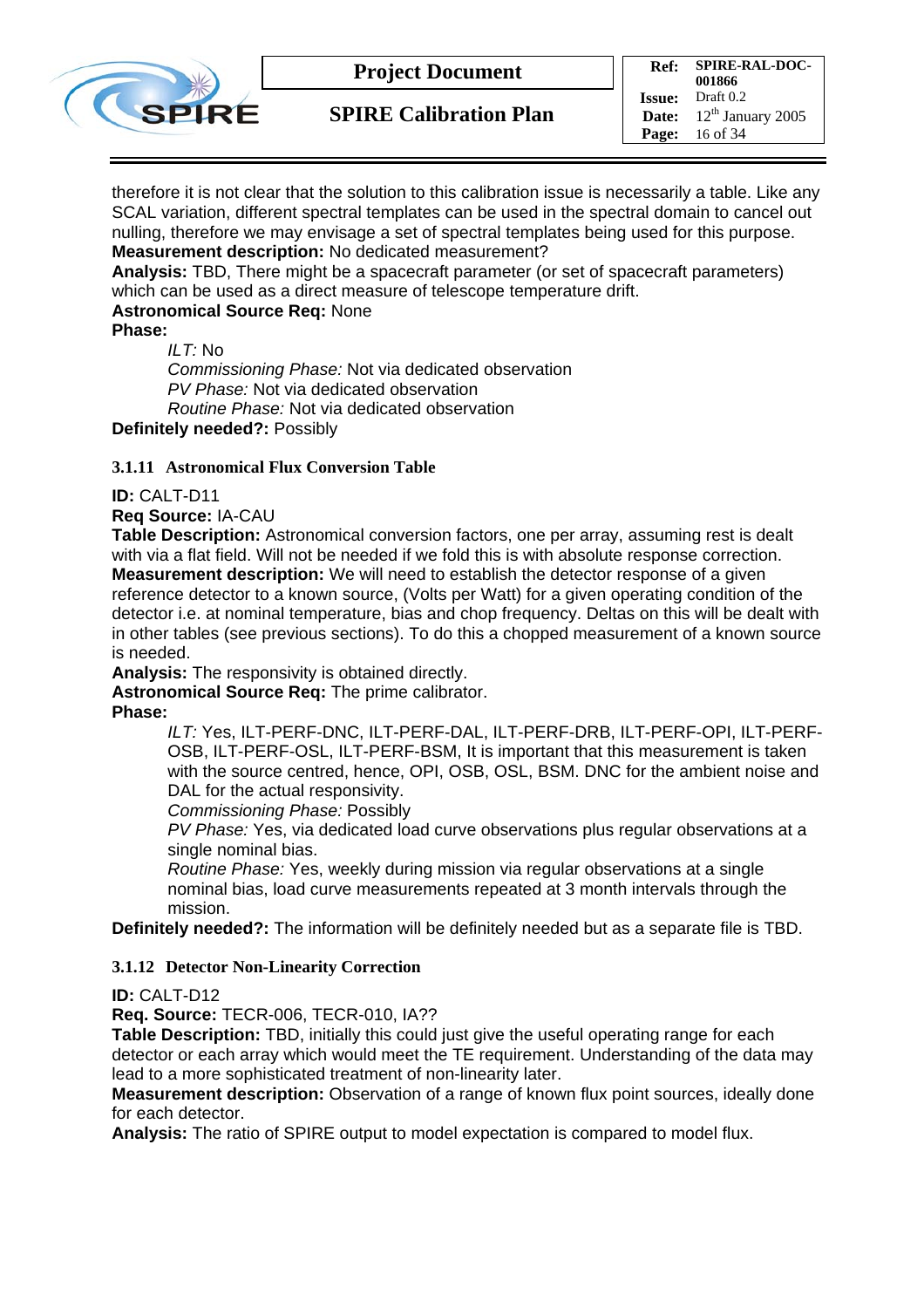

**SPIRE Calibration Plan**

**Ref: SPIRE-RAL-DOC-001866 Issue:** Draft 0.2 **Date:**  $12^{th}$  January 2005 **Page:** 17 of 34

**Astronomical Source Req.:** A set of 10-20 point like, of known flux, sources that cover the SPIRE operating range, may require different sources for the different photometer bands, a subset of the photometer sources will be used for the spectrometer. **Phase:** 

*ILT:* Yes, ILT-PERF-DRB, ILT-PERF-DRL *Commissioning Phase:* No *PV Phase:* Yes, once, may only use a subset of the sources *Routine Phase:* Yes, 3-4 times during mission **Definitely needed?:** Yes

## **3.2 Photometer Specific Tables**

#### **3.2.1 Photometer Spectral Response**

**ID:** CALT-P01

**Req Source:** IA-PSR

**Table Description:** Wavelength and/or wave number plus response of each detector (N columns depending on array size). One table per array, resolution dependant on resolution adopted for test.

**Measurement description:** Continuum point source (black body) passed through laboratory FTS and the FTS is scanned, interferogram recorded by the detector. The scans need to be performed at two different black body temperatures to remove the FTS background **Analysis:** The spectrum is obtained then the comparison with the known input gives the spectral response.

**Astronomical Source Req:** None **Phase:** 

*ILT:* Yes, ILT-PERF-DSR *Commissioning Phase:* No *PV Phase:* No *Routine Phase:* No **Definitely needed?:** Yes

## **3.3 Spectrometer Specific Tables**

#### **3.3.1 ZPD For Each Detector**

**ID:** CALT-S01

**Req Source:** IA-ZPD

**Table Description:** A lookup table relating detector identifier to the optical encoder and LVDT ZPD position for that detector

**Measurement description:** A set of scans are taken of a continuum source illuminating one of the two import ports.

**Analysis:** A continuum source will give a sinc function interferogram, the position is found by fitting the central peak.

**Astronomical Source Req:** SCAL against a black patch of the sky could be a good dedicated measurement although useful information on ZPD can be derived from all collected interferograms. Hence dedicated test runs may not be necessary. **Phase:** 

*ILT:* Yes, ILT-PERF-ZPD *Commissioning Phase:* Possibly *PV Phase:* Yes, if not done in commissioning, with dedicated observation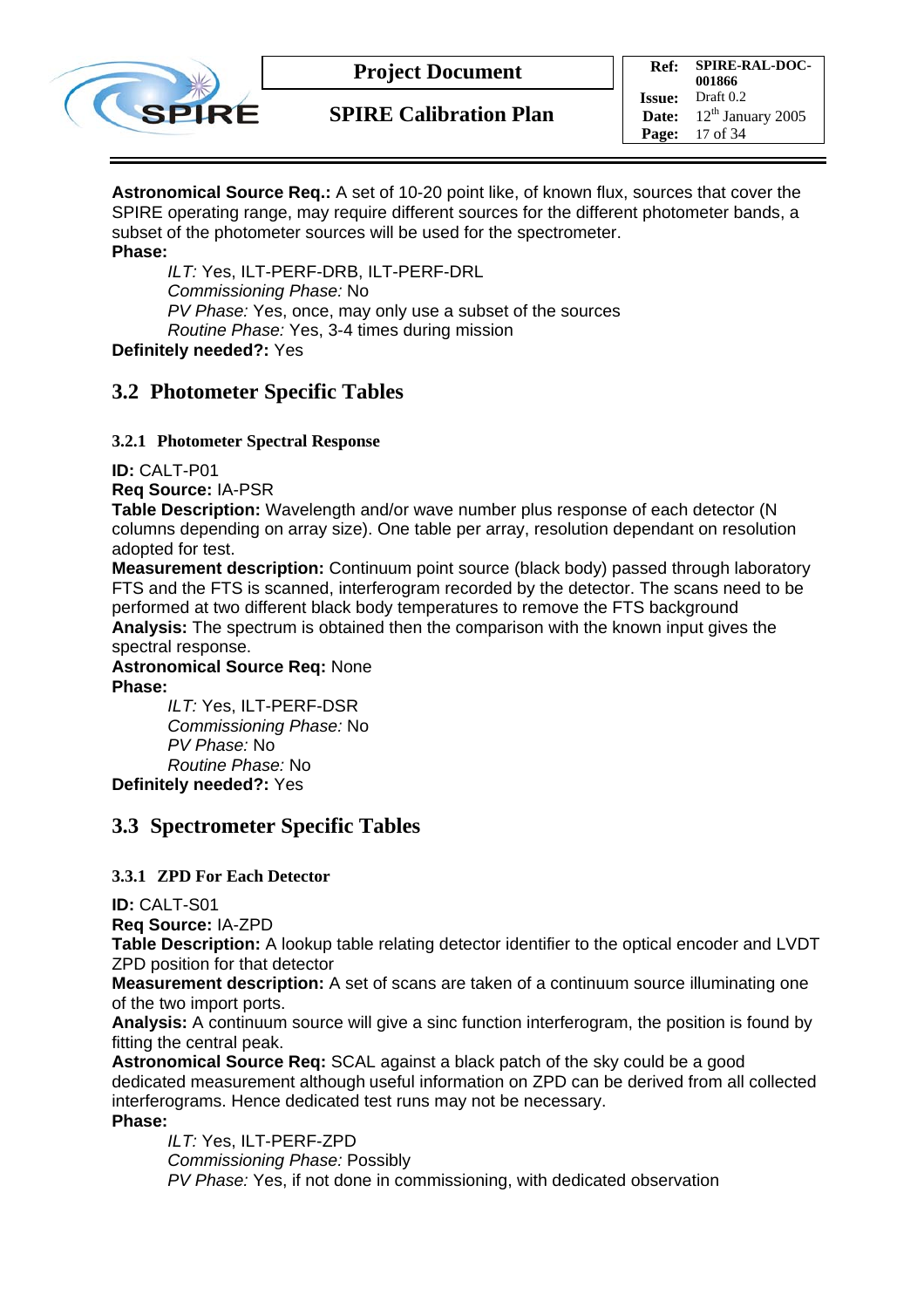

*Routine Phase:* Yes, regularly via any suitable users science data **Definitely needed?:** Possibly, may be used for information rather than direct calibration.

#### **3.3.2 Mirror Position Counter to Mechanical Position**

**ID:** CALT-S02

**Req Source:** IA-MMP

**Table Description:** Lookup table to convert mirror mechanical position counter to mechanical position

**Measurement description:** No dedicated measurement required?

**Analysis:** The warm electronics gives this directly.

**Astronomical Source Req:** None

**Phase:** 

*ILT:* Will be done at subsystem level, and will be repeated at ILT via ILT-FUNC-SMEC-05, ILT-FUNC-SMEC-06 and ILT-FUNC-SMEC-07 *Commissioning Phase:* Yes via functional tests *PV Phase:* No *Routine Phase:* No **Definitely needed?:** Yes

#### **3.3.3 LVDT to Mechanical Position**

**ID:** CALT-S03

**Req Source:** IA-LMP

**Table Description:** Lookup table to convert LVDT position to mechanical position **Measurement description:** No dedicated measurement required?

**Analysis:** The warm electronics gives this directly.

#### **Astronomical Source Req:** None

**Phase:** 

*ILT:* Will be done at subsystem level, and will be repeated at ILT via ILT-FUNC-SMEC-05, ILT-FUNC-SMEC-06 and ILT-FUNC-SMEC-07 *Commissioning Phase:* Yes via functional tests *PV Phase:* No *Routine Phase:* No **Definitely needed?:** Yes

**3.3.4 Mechanical Position to OPD** 

#### **ID:** CALT-S04

**Req Source:** IA-OPD

**Table Description:** Lookup table to convert mechanical position to OPD

**Measurement description:** The SMEC will be scanned over its full range with a bright line source in the beam of one input port, the other input port may not need to be illuminated for ground test but it may require SCAL nulling in flight.

**Analysis:** A line source will give a cosine function in the interfogram, we know the ZPD so the offsets of the fringe positions give the OPD.

**Astronomical Source Req:** A bright line source with a low background. A stable maser near the Nyquist frequency (shorter wavelength gives better accuracy) and an ideal interferometer would be ideal. It may not be able to find a single line source. Doublets and triplets may possibly be feasible, though. However, it is important to note that the interference pattern will not be a straightforward cosine since natural apodization S05, S08 will occur. Rather than inspecting the interferogram it is also valuable to look at the spectrum: The quality of the line shape of the shortest wavelength observed will indicate the quality of the metrology.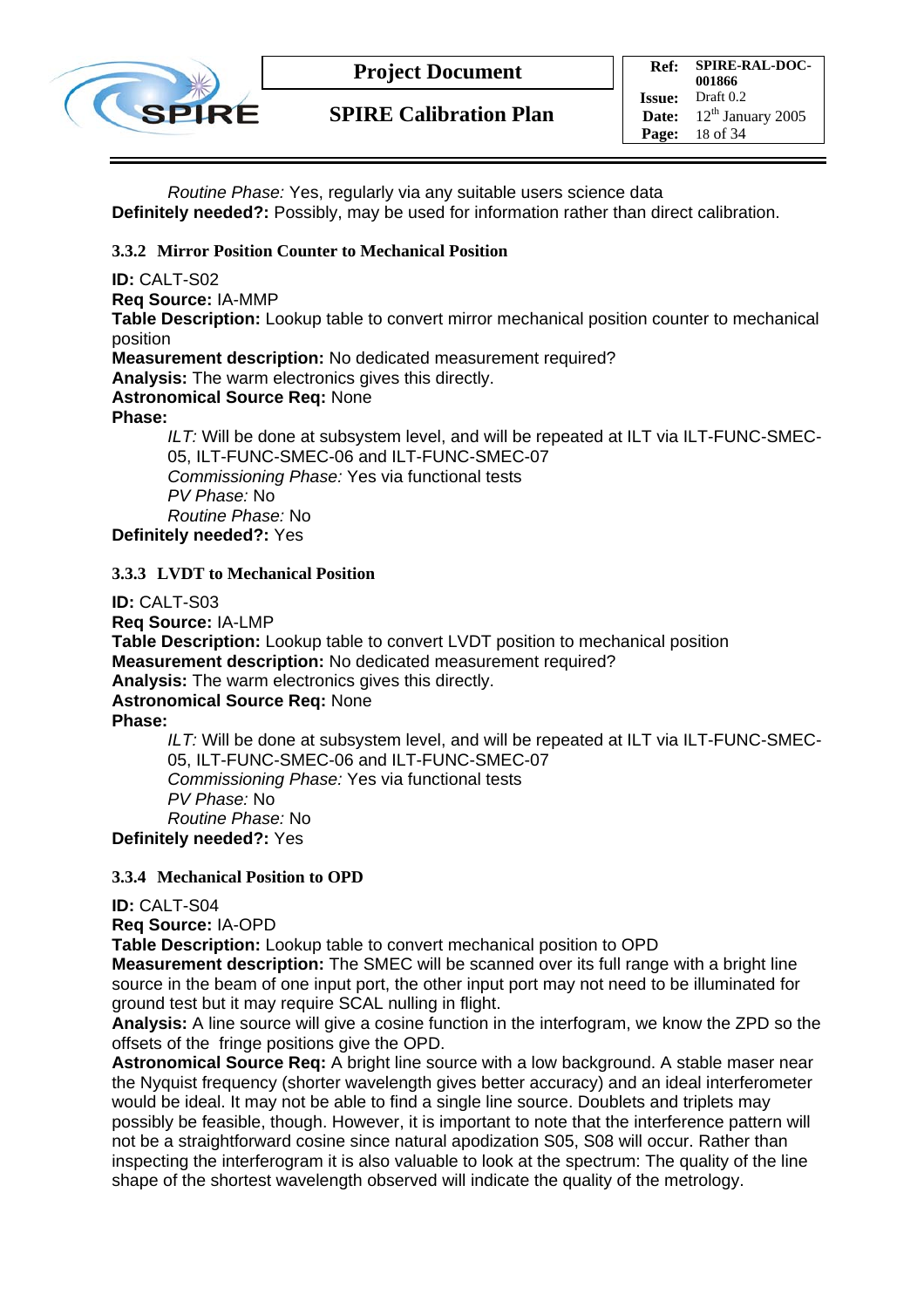

**Ref: SPIRE-RAL-DOC-001866 Issue:** Draft 0.2 **Date:**  $12^{th}$  January 2005 **Page:** 19 of 34

#### **Phase:**

*ILT:* **:** ILT-PERF-SFC, ILT-PERF-SFL *Commissioning Phase:* Possibly *PV Phase:* Yes, if not done in commissioning phase *Routine Phase:* Yes, 2-3 times during the mission **Definitely needed?:** Yes

**3.3.5 Apodisation Map** 

**ID:** CALT-S05

**Req Source:** IA-SAD

**Table Description:** Apodisation vs SMEC position for each detector.

**Measurement description:** The SMEC is scanned full distance over a single line source.

**Analysis:** The fringe contrast is derived as a function of he SMEC position for each detector. This is then used as the apodisation map.

**Astronomical Source Req:** Bright single line source with a low background, if no single line source is available one with the minimum number of lines will be adopted.

**Phase:** 

*ILT:* **:** ILT-PERF-SMC, ILT-PERF-SML, ILT-PERF-SFC *Commissioning Phase:* No *PV Phase:* Yes, once *Routine Phase:* Yes, 3-4 times during the mission

**Definitely needed?:** Yes

#### **3.3.6 Spectral Resolution vs Scan Range**

#### **ID:** CALT-S06

**Req Source:** TECR-011, uplink??

**Table Description:** Lookup table to convert scan range to spectral resolution, should get away with one entry per range per array, but OPD differences between detectors may necessitate individual entries per detector.

**Measurement description:** The SMEC will be scanned over various ranges using an unresolved line source.

**Analysis:** For unresolved lines the resolution falls out directly.

**Astronomical Source Req:** Unresolved line source with multiple lines.

**Phase:** 

*ILT:* **:** ILT-PERF-SMC, ILT-PERF-SML, ILT-PERF-SFC *Commissioning Phase:* No *PV Phase:* Yes, once *Routine Phase:* Yes, 3-4 times during the mission

**Definitely needed?:** Yes

#### **3.3.7 Spectral Resolution vs Wavelength**

**ID:** CALT-S07

**Req Source:** TECR-011

**Table Description:** The variation of spectral resolution with wavelength also needs to be mapped. The behaviour of the achievable spectral resolution will be a factor in deciding whether observing modes can be "optimized" for SED or line measurement.

**Measurement description:** The SMEC will be scanned over various ranges using an unresolved line source.

**Analysis:** For unresolved lines the resolution falls out directly.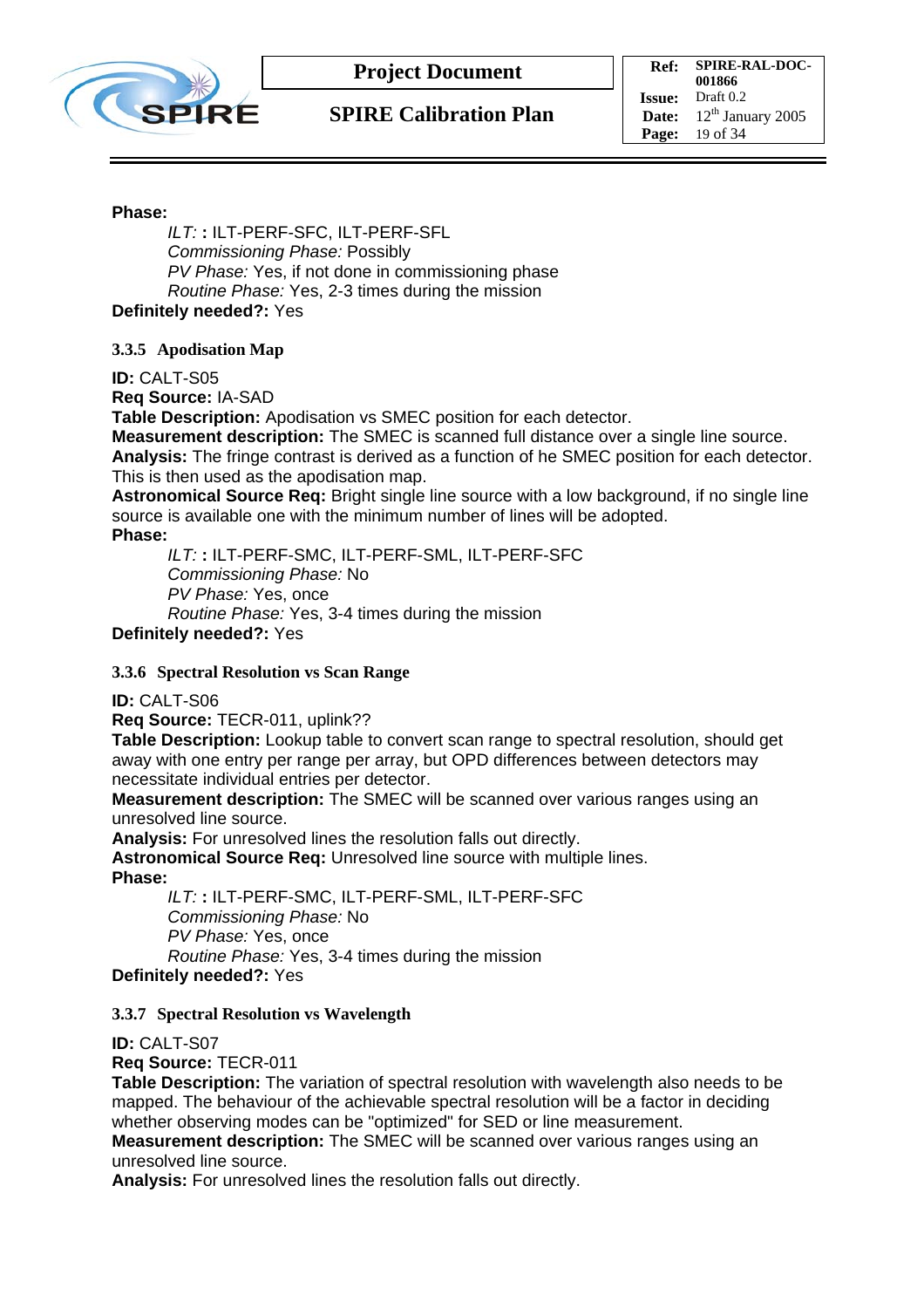

#### **Astronomical Source Req:** Unresolved line source with multiple lines. **Phase:**

*ILT:* **:** ILT-PERF-SMC, ILT-PERF-SML, ILT-PERF-SFC *Commissioning Phase:* No *PV Phase:* Yes, once *Routine Phase:* Yes, 3-4 times during the mission

#### **Definitely needed?:** Possibly

#### **3.3.8 Spectrometer Spectral Response**

**ID:** CALT-S08

**Req Source:** IA-SSR

**Table Description:** Spectrometer spectral response, one value in spectral domain per detector per resolution element per resolution mode. As this covers a significant parameter space the number of tables and table format is TBD. It is assumed that this will be applied after removing the effects of nulling.

**Measurement description:** A known continuum source is scanned with nominal scan settings.

**Analysis:** It is assumed the SCAL setting is characterised sufficiently to remove nulling before dividing the resulting spectrum by the model to derive the spectrometer spectral response. **Astronomical Source Req:** Prime calibrator.

#### **Phase:**

*ILT:* **:** ILT-PERF-SMC will scan the SMEC with an extended source, ILT-PERF-SML will do this for step and look mode. This will allow the derivation of the spectrometer RSRF in vacuum. ILT-PERF-DRB will do the scanning test with a point source outside the cryostat, it is not yet clear whether effects of the atmosphere can be sufficiently removed to derive a ground based point source RSRF. *Commissioning Phase:* No *PV Phase:* Yes, once *Routine Phase:* Yes, 3-4 times during the mission

**Definitely needed?:** Yes

#### **3.3.9 Spectral Response vs SMEC Speed**

#### **ID:** CALT-S09

**Req Source:** IA??, TECR??

**Table Description:** TBD, likely to be a correction on the measured RSRF

**Measurement description:** The SMEC will be scanned at various speed settings over a range of resolution settings using a known continuum source.

**Analysis:** The RSRF will be derived in the same manner as for CALT-S09 and differences between the various scan speeds and the nominal speed found.

**Astronomical Source Req:** Prime calibrator

**Phase:** 

*ILT:* **:** ILT-PERF-SMC *Commissioning Phase:* No *PV Phase:* Yes, once *Routine Phase:* Yes, 3-4 times during the mission **Definitely needed?:** Yes

#### **3.3.10 Spectral Response Time Dependance**

**ID:** CALT-S10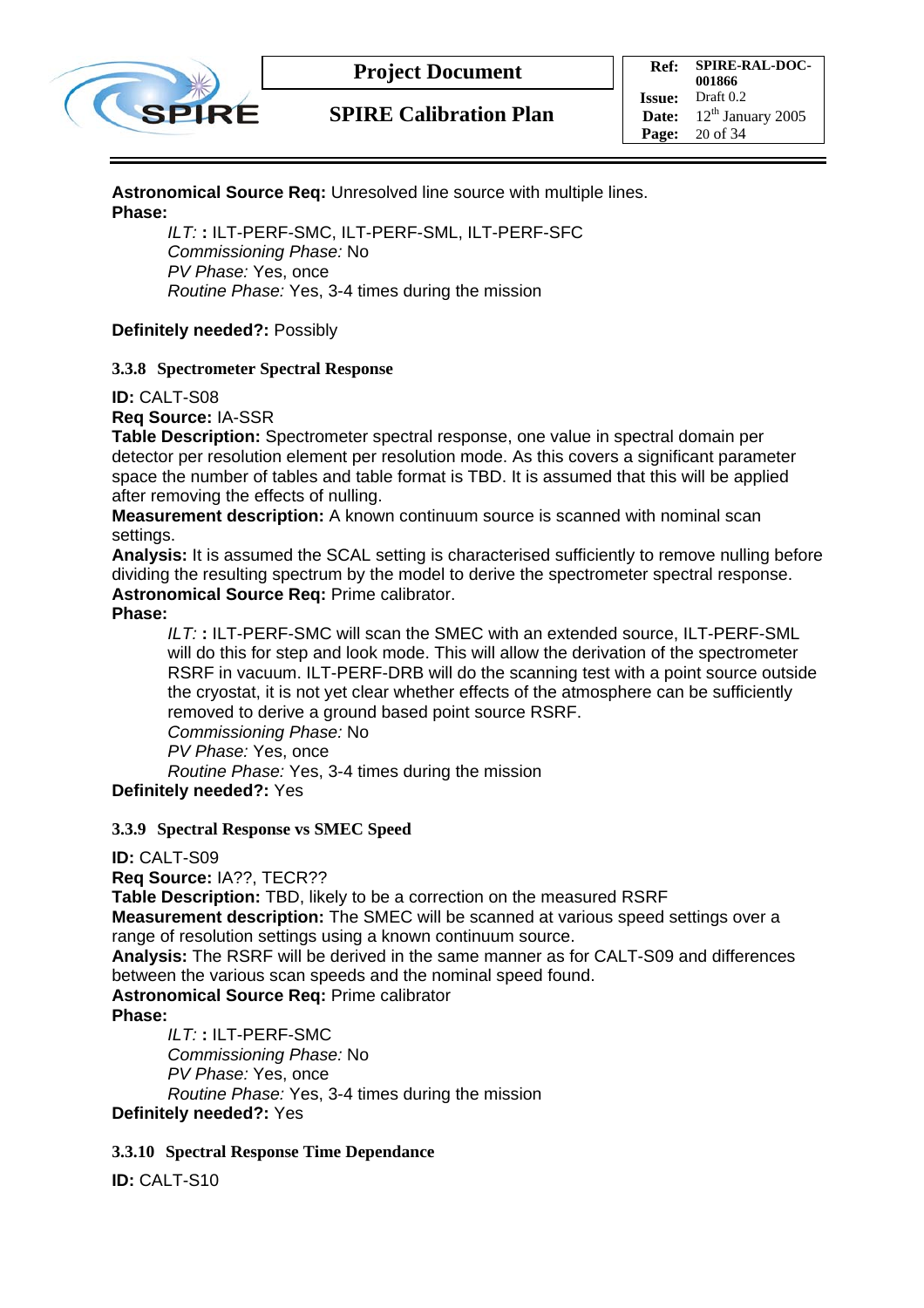

#### **Req Source:** IA-SRT

**Table Description:** Possible correction factors for changes in the spectrometer spectral response with time.

**Measurement description:** The SMEC will be scanned at the nominal resolution settings and at the nominal scan speed, each time this measurement is made.

**Analysis:** The resulting RSRF (derived the same way as CALT-09) derived from each measurement will be compared with the initial measurement. If the spectral response is time dependant, either one table or a set of tables will exist giving the response files referenced to time.

**Astronomical Source Req:** Prime calibrator **Phase:** 

*ILT:* **:** Not measured although initial RSRFs will be obtained *Commissioning Phase:* No *PV Phase:* Yes, once *Routine Phase:* Yes, as often as observations of prime permit.

**Definitely needed?:** Possibly, depending on results of analysis

#### **3.3.11 SCAL Commanded Current vs SCAL Temperature**

**ID:** CALT-S11

**Req Source:** uplink?

**Table Description:** Two column table derived from functional test used to derive uplink settings.

**Measurement description:** SCAL 2 and SCAL 4 will be set at various levels and the temperature profile with time will be characterised.

**Analysis:** The final temperature reached and possibly time to reach it will be recorded in the table.

**Astronomical Source Req:** None **Phase:** 

*ILT:* ILT-FUNC-SCAL-01, ILT-FUNC-SCAL-02 *Commissioning Phase:* Yes, via functional test *PV Phase:* No *Routine Phase:* No **Definitely needed?:** Yes

#### **3.3.12 Detector Response vs SCAL Temperature**

#### **ID:** CALT-S12

**Req Source:** uplink? IA?

**Table Description:** Characterisation of detector response to different SCAL

currents/temperatures, actual table format depends on IA requirements.

**Measurement description:** SCAL will be run at various settings with the other port either blanked via the cold black body switched off or set to a dark patch of sky i.e. telescope background. The SMEC is fixed at ZPD.

**Analysis:** Signal per setting per detector.

**Astronomical Source Req:** A dark patch of sky with high visibility throughout the mission (actually the telescope is the source!).

**Phase:** 

*ILT:* ILT-PERF-CSC *Commissioning Phase:* Possibly *PV Phase:* Yes, if not done in commissioning phase *Routine Phase:* Yes, 3-4 times during the mission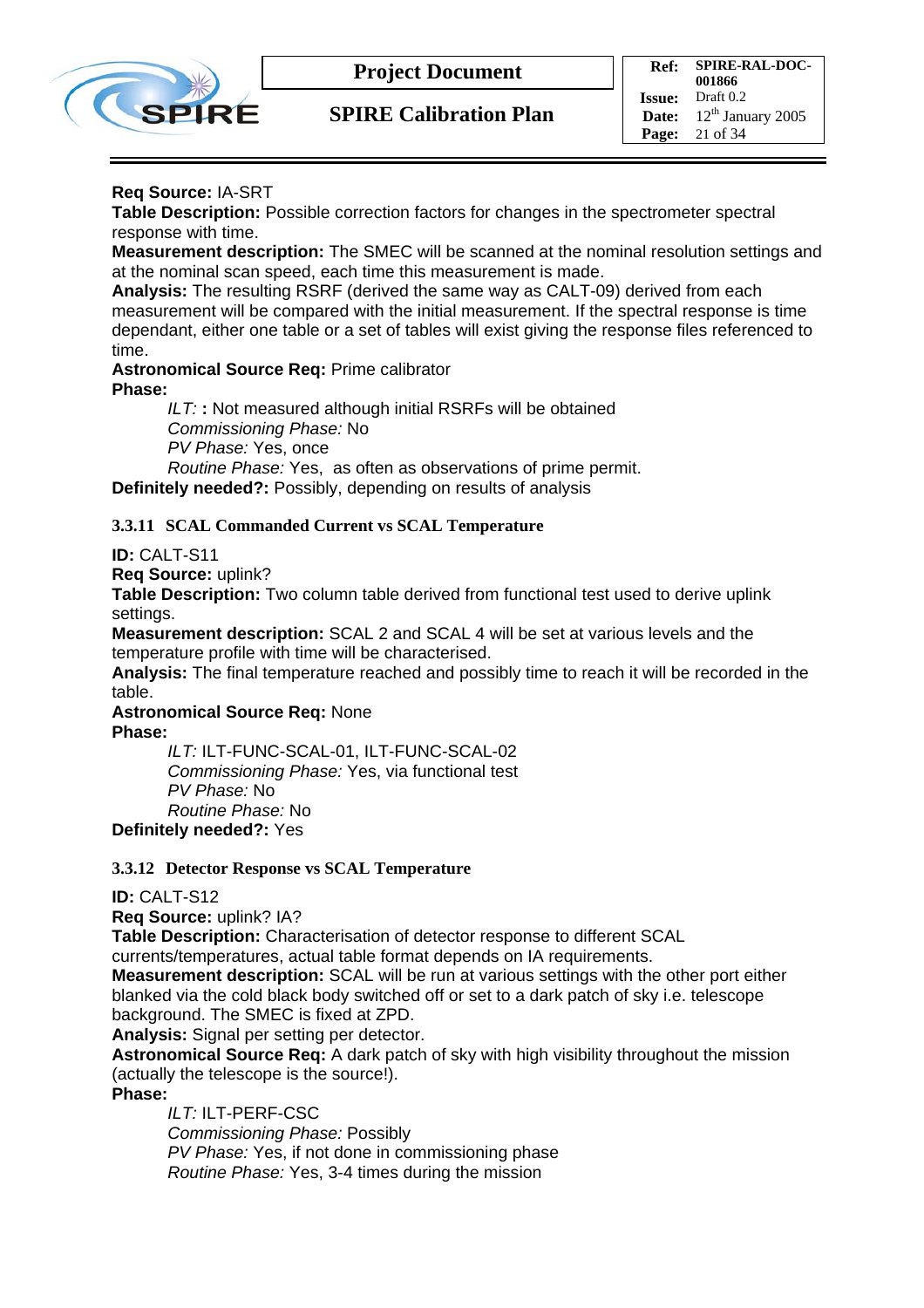

#### **Definitely needed?:** Yes

#### **3.3.13 SCAL Spectrum Lookup Table**

**ID:** CALT-S13

**Req Source:** IA-SCE

**Table Description:** SCAL power output spectrum lookup table or model. This and the actual detector response to that spectrum are needed for removal of nulling. This could either be implemented in IA as written here with CALT-S13 taking the response and CALT-S14 knowing the output spectrum or these two may be combined with scans on SCAL. **Measurement description:** No measurement required.

**Analysis:** Output spectrum is referenced to different SCAL settings and measured temperatures.

**Astronomical Source Req:** None **Phase:** 

> *ILT:* No *Commissioning Phase:* No *PV Phase:* No *Routine Phase:* No

**Definitely needed?:** Possibly, depending on what is implemented for CALT-S13.

**3.3.14 SCAL Temperature Drift** 

**ID:** CALT-S14

**Req Source:** IA-TDR

**Table Description:** TBD, SCAL should not drift making the necessity for this table unlikely, if it does, a strategy for correcting the spectrometer output will need to be adopted and the spectrum tables (CALT-S13, CALT-S14) may be sufficient.

**Measurement description:** No dedicated measurement, the SCAL thermistors gives the temperature directly.

**Analysis:** The temperature drift is measured directly.

**Astronomical Source Req:** None

**Phase:** 

*ILT:* No *Commissioning Phase:* No *PV Phase:* No *Routine Phase:* No **Definitely needed?:** Possibly

### **3.4 Spatial Information Tables**

#### **3.4.1 Photometer Instrument Spatial Function**

**ID:** CALT-A01

**Req Source:** IA-PSF, TECR-003

**Table Description:** TBD, this will be dependant on the IA requirements, we need to agree on where this is measured. The baseline for the tests is that for the spectrometer the central pixel plus three outside non-vignetted pixels will be characterised in detail and for the photometer the two central pixels plus four corner unvignetted pixels will be characterised. Interpolation could be done by software or further calibration table. How this information is presented to IA is also an open issue.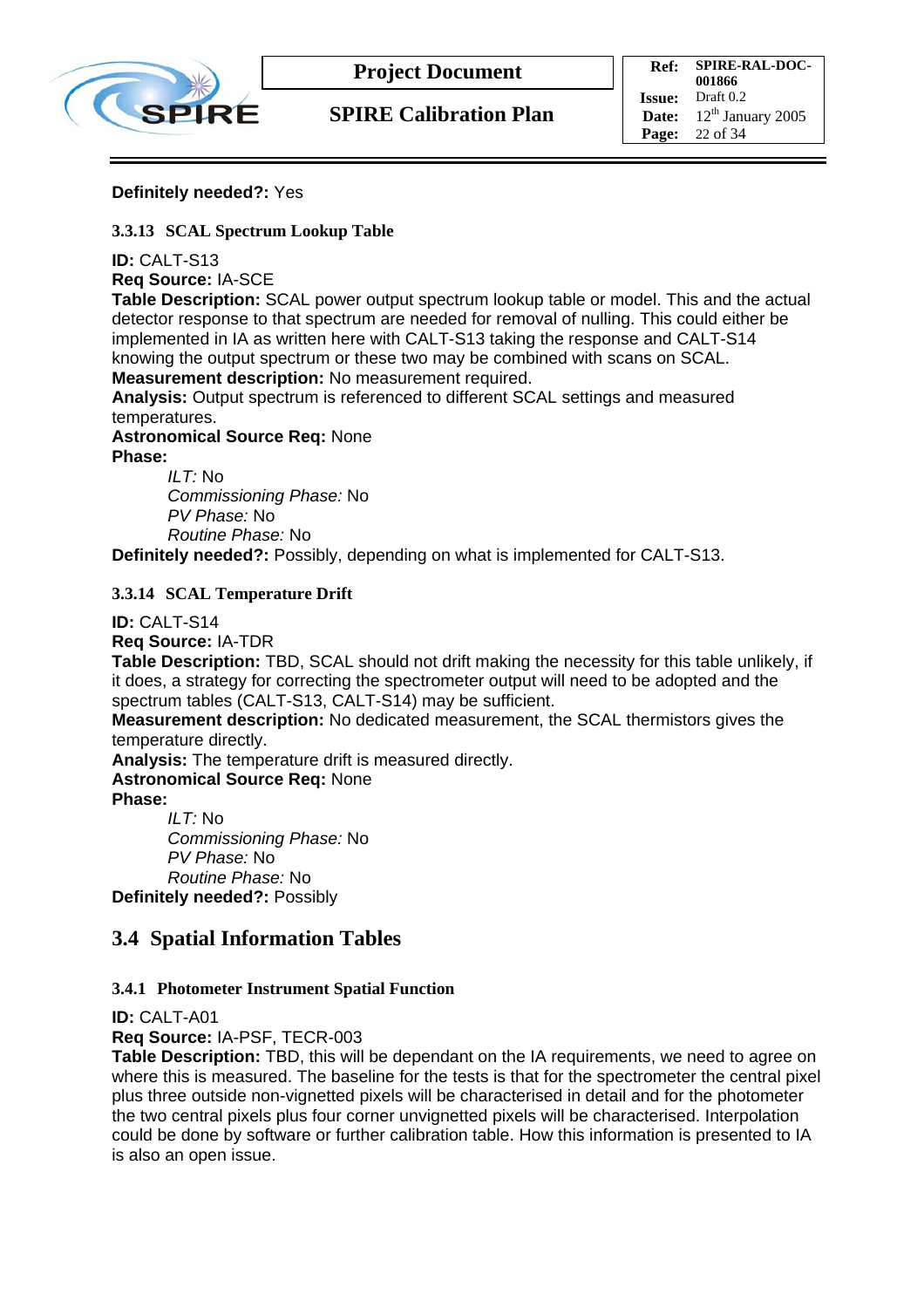

**SPIRE Calibration Plan**

**Ref: SPIRE-RAL-DOC-001866 Issue:** Draft 0.2 **Date:**  $12^{th}$  January 2005 **Page:** 23 of 34

**Measurement description:** Fine sampling of the beam of each feedhorn using 7-point jiggle maps and 64-point jiggle maps. For the spectrometer the SMEC will be at ZPD. For the photometer, the source will also be scanned across the FOV at the scanning angle. **Analysis:** The beam will be well characterised and compared to the PSF in the measured feedhorns, how this is implemented across the array is TBD and is dependent on IA requirements.

**Astronomical Source Req:** Bright non-varying point source. **Phase:** 

> *ILT:* ILT-PERF-OSB, ILT-PERF-OSL, ILT-PERF-BSM *Commissioning Phase:* No *PV Phase:* Yes *Routine Phase:* Possibly, there is no reason why it should change and will probably only be re-measured if there is evidence that it has changed.

#### **Definitely needed?:** Yes

**3.4.2 Spectrometer Instrument Spatial Function and Off-axis Vignetting** 

**ID:** CALT-A02

**Req Source:** IA-PSF, TECR-003 **Table Description: Measurement description:** Spectrally scan SCEC over beam **Analysis: Astronomical Source Req:** Bright non-varying point source. **Phase:** 

> *ILT:* ILT-PERF-OSB, ILT-PERF-OSL, ILT-PERF-BSM *Commissioning Phase:* No *PV Phase:* Yes *Routine Phase:* Possibly, there is no reason why it should change and will probably only be re-measured if there is evidence that it has changed.

**Definitely needed?:** Yes

#### **3.4.3 Photometer Instrument Throughput**

**ID:** CALT-A03 **Req Source:** TECR-001 **Table Description:** Instrument throughput, one number per detector. **Measurement description:** Will be done with a combination of pupil scanning and FOV scanning.

**Analysis:** See calibration requirements document.

**Astronomical Source Req:** Bright non-varying point source

**Phase:** 

*ILT:* ILT-PERF-OSB, ILT-PERF-OSL, ILT-PERF-BSM, ILT-PERF-OPI *Commissioning Phase:* No *PV Phase:* Yes (FOV scanning only) *Routine Phase:* Possibly, there is no reason why it should change and will probably only be re-measured if there is evidence that it has changed.

#### **Definitely needed?:** Yes

#### **3.4.4 Spectrometer Instrument Throughput**

**ID:** CALT-A04 **Req Source:** TECR-002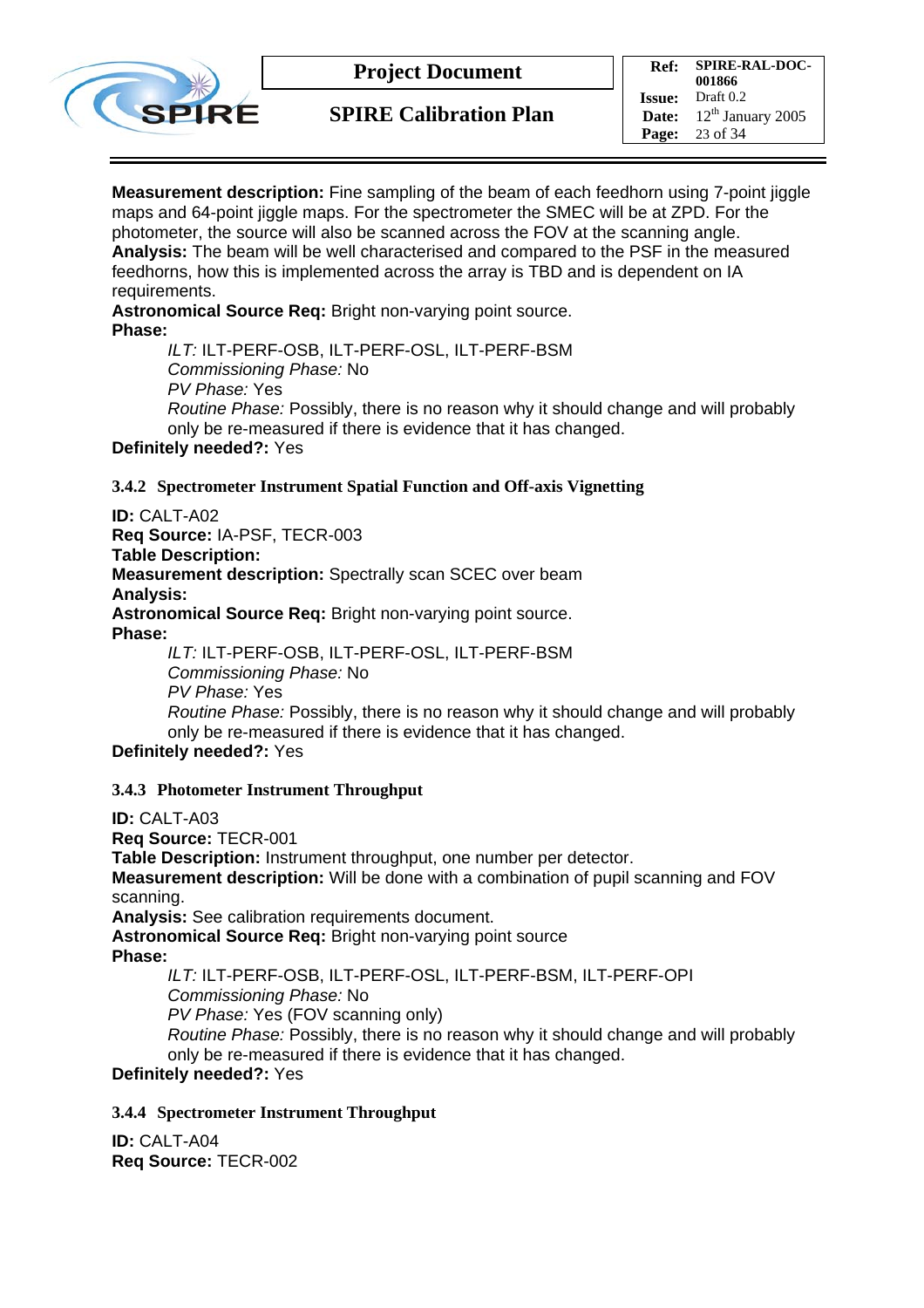

**SPIRE Calibration Plan**

**Ref: SPIRE-RAL-DOC-001866 Issue:** Draft 0.2 **Date:**  $12^{th}$  January 2005 **Page:** 24 of 34

**Table Description:** Instrument throughput, one number per detector, referenced to spectrometer ZPD plus TBD other SMEC positions.

**Measurement description:** Will be done with a combination of pupil scanning and FOV scanning.

**Analysis:** See calibration requirements document.

**Astronomical Source Req:** Bright non-varying point source

**Phase:** 

*ILT:* ILT-PERF-OSB, ILT-PERF-OSL, ILT-PERF-BSM, ILT-PERF-OPI *Commissioning Phase:* No

*PV Phase:* Yes (FOV scanning only)

*Routine Phase:* Possibly, there is no reason why it should change and will probably only be re-measured if there is evidence that it has changed.

**Definitely needed?:** Yes

**3.4.5 Electrical Crosstalk** 

**ID:** CALT-A05

**Req Source:** IA-ECT

**Table Description:** TBD, if present, electrical crosstalk will be apparent from the fact that the pixels are grouped in four in one wire. The crosstalk table could consist of pixel id plus pixel ids of the other three pixels and their crosstalk levels.

**Measurement description:** See cryoharness test plan

**Analysis:** See cryoharness test plan.

**Astronomical Source Req:** None

**Phase:** 

*ILT:* Dedicated test, detailed in cryoharness test plan. *Commissioning Phase:* No *PV Phase:* No *Routine Phase:* No **Definitely needed?:** Possibly

**3.4.6 Optical Crosstalk** 

**ID:** CALT-A06

**Req Source:** IA-OCT

**Table Description:** TBD, optical crosstalk will be apparent if the PSF for a particular pixel is deviant from the PSF for other pixels in that part of the array, this may appear as ghosts. If this is a smooth function it may not be possible to distinguish the PSF from the crosstalk. **Measurement description:** Same as CALT-A01

**Analysis:** Crosstalk will be apparent from local variation of PSF.

**Astronomical Source Req:** Bright non-varying point source.

**Phase:** 

*ILT:* ILT-PERF-OSB, ILT-PERF-OSL, ILT-PERF-BSM *Commissioning Phase:* No

*PV Phase:* Yes

*Routine Phase:* Possibly, there is no reason why it should change and will probably only be re-measured if there is evidence that it has changed.

**Definitely needed?:** Possibly, depending on outcome of analysis.

#### **3.4.7 Photometer Flatfield**

**ID:** CALT-A07 **Req Source:** IA-PFF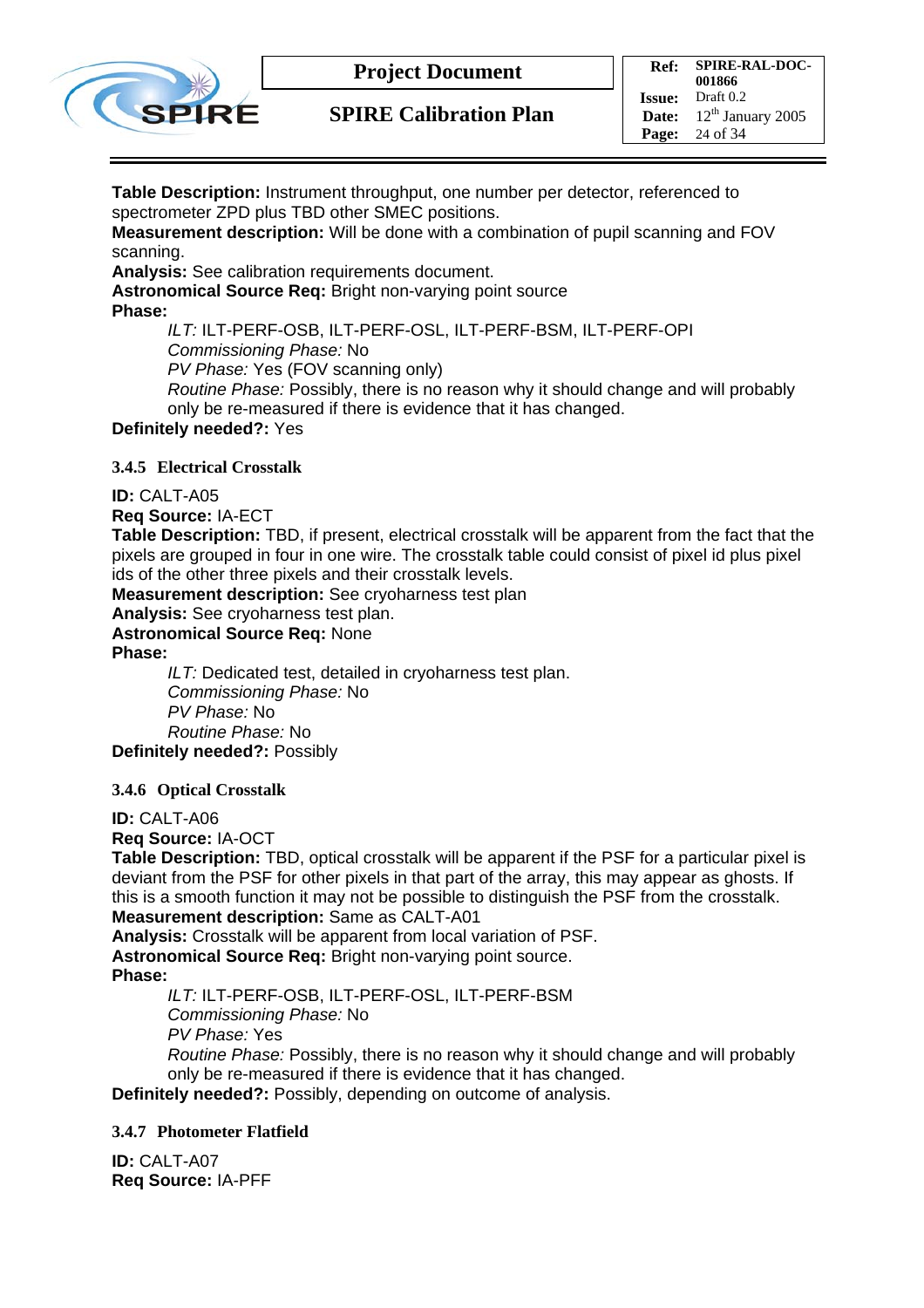

**SPIRE Calibration Plan**

**Table Description:** Photometer flat fields, response of each detector referred to one detector in the same array.

**Measurement description:** TBD, if PCAL produces enough flux then this would be an ideal source to monitor the flatfield, on the ground the cold black body can be used. As no astronomical source is flat, this may be done in flight via scanning a point source over each pixel in turn.

**Analysis:** The relative response across the array is mapped and the response of the reference pixel noted.

**Astronomical Source Req:** Bright non-varying point source **Phase:** 

*ILT:* ILT-PERF-DAL-P

*Commissioning Phase:* No

*PV Phase:* Yes

*Routine Phase:* Yes, frequency of measurement TBD and may depend on method adopted

**Definitely needed?:** Yes

#### **3.4.8 Spectrometer Flatfield**

**ID:** CALT-A08

**Req Source:** IA-SFF

**Table Description:** Spectrometer flat field, response of each detector referred to the central detector in the same array at a TBD set of given SMEC positions

**Measurement description:** TBD, if PCAL produces enough flux then this would be an ideal source to monitor the flatfield, on the ground the cold black body can be used. As no astronomical source is flat, this may be done in flight via scanning a point source over each pixel in turn. It is likely that this will be referenced to the ZPD.

**Analysis:** The relative response across the array is mapped and the response of the reference pixel noted.

**Astronomical Source Req:** Bright non-varying point source. **Phase:** 

*ILT:* ILT-PERF-DAL-S

*Commissioning Phase:* No

*PV Phase:* Yes

*Routine Phase:* Yes, frequency of measurement TBD and may depend on method adopted

**Definitely needed?:** Yes

#### **3.4.9 Temporal Stability of Flatfield**

#### **ID:** CALT-A09

**Req Source:** TECR-009

**Table Description:** TBD, the table, if needed will convey the drift rate in the flat field. This could be done via a set of coefficients for each pixel or via flat field tables at given times. **Measurement description:** This will be obtained via regular flatfield measurements either using PCAL or FOV scanning of a point source.

**Analysis:** Temporal changes in detector response are mapped either on a per pixel basis or using a set of flat field frames.

**Astronomical Source Req:** Bright non-varying point source

**Phase:** 

*ILT:* ILT-PERF-DAL *Commissioning Phase:* No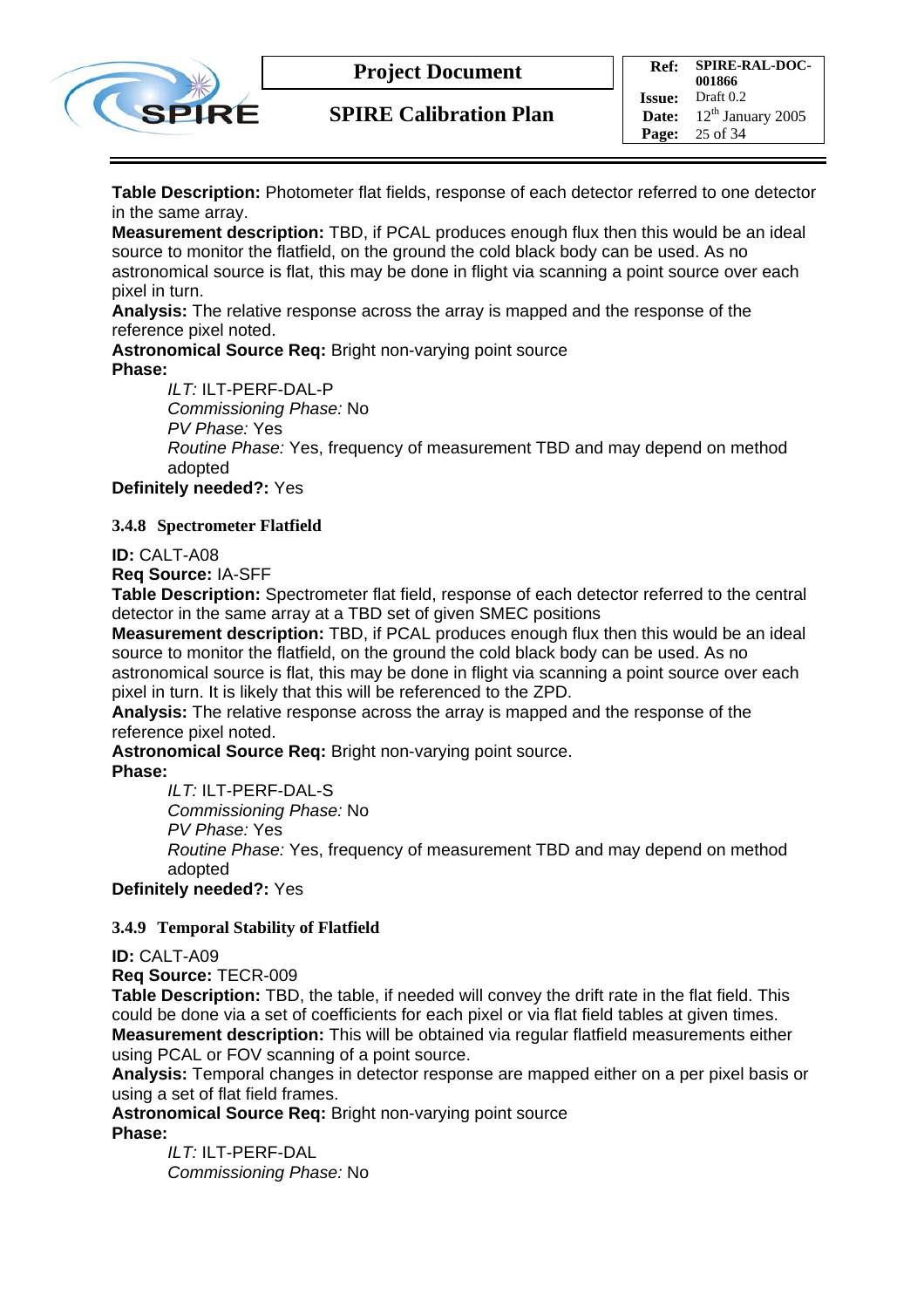

#### *PV Phase:* Yes

*Routine Phase:* Yes, frequency of measurement TBD and may depend on method adopted

#### **Definitely needed?:** Yes

#### **3.4.10 Detector Positions**

#### **ID:** CALT-A10

**Req Source:** IA-DSO

**Table Description:** Detector spatial offset positions. One set of offsets will be needed for each detector and these will relate that detector's pointing to the spacecraft boresight. **Measurement description:** This will be established by scanning a point source over the FOV.

**Analysis:** In test the centroid of the raster will be found in telescope simulator coordinates, and conversion tables exist to convert these to angular offsets. In flight the position will be initially calculated in spacecraft coordinates then converted to angular offsets.

**Astronomical Source Req:** Bright non-variable point source, for the spectrometer this will need to be a continuum source.

#### **Phase:**

*ILT:* ILT-PERF-OPI, ILT-PERF- OSB, ILT-PERF-OSL, ILT-PERF-BSM *Commissioning Phase:* Yes – boresight wrt centre of array will be established *PV Phase:* Possibly, via FOV mapping, but this should not have changed from ground measurements *Routine Phase:* No

**Definitely needed?:** Yes

#### **3.4.11 Instrument Vignetted Pixel Mask**

**ID:** CALT-A11

**Req Source:** IA-VIG

**Table Description:** 1-D table for each array, the column indicating identifiers of vignetted pixels in the FOV with the BSM centred and the SMEC at ZPD. IA may require these identifiers because it may choose to ignore vignetted pixels or process the data from them in a different way. If degree of vignetting is required this is likely to only be available via the optical modelling as test, at least at ILT level will not be able to distinguish between detector response and vignetting.

**Measurement description:** No measurement needed, this is a design constraint. **Analysis: Astronomical Source Req:** None

**Phase:** 

*ILT:* No *Commissioning Phase:* No *PV Phase:* No *Routine Phase:* No **Definitely needed?:** Possibly, depending on IA implementation

### **3.5 BSM Related Tables**

#### **3.5.1 Commanded ADU vs BSM Position Closed Loop**

**ID:** CALT-B01 **Req Source:** uplink?? **Table Description:** Two column table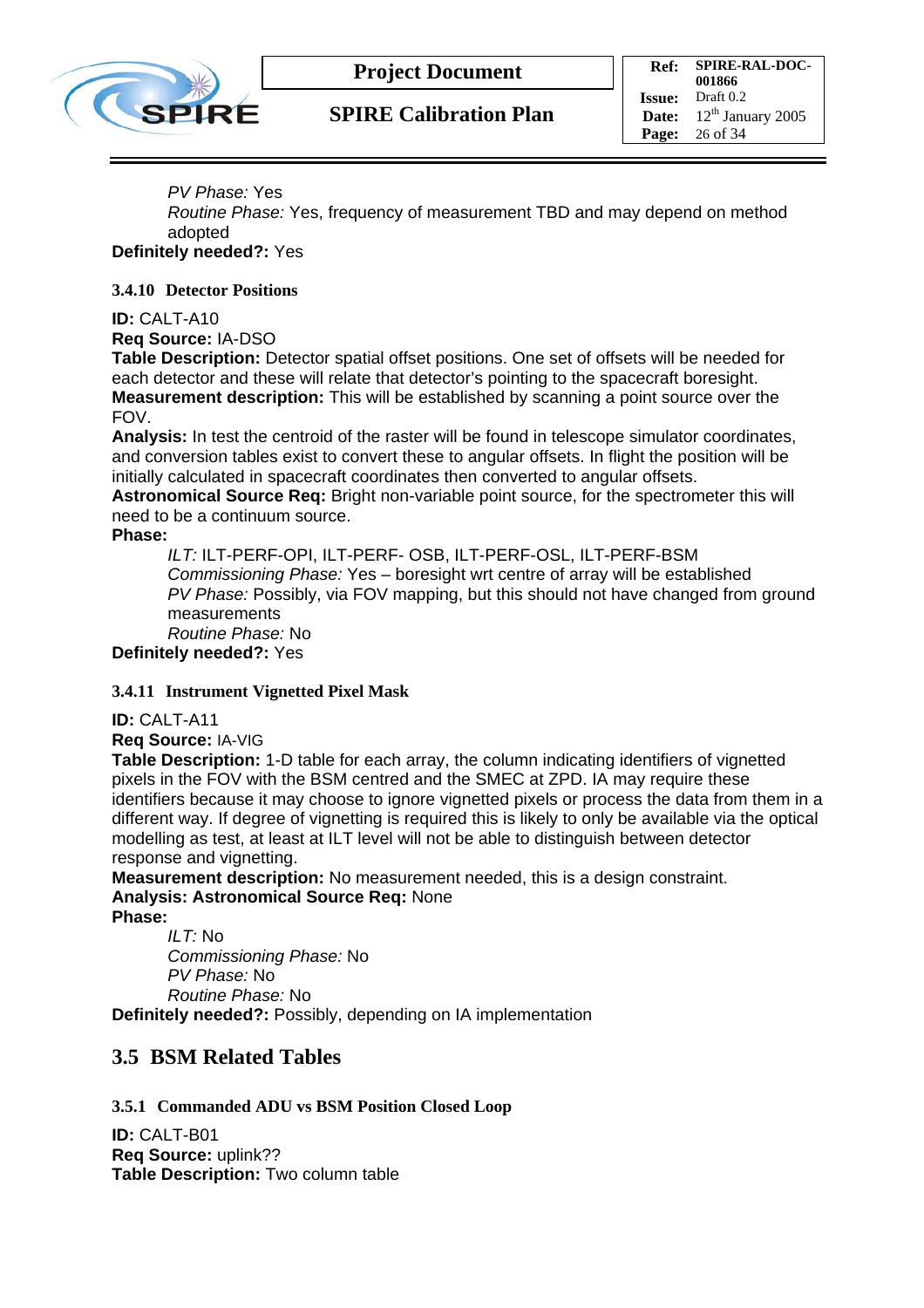

### **SPIRE Calibration Plan**

**Ref: SPIRE-RAL-DOC-001866 Issue:** Draft 0.2 **Date:**  $12^{th}$  January 2005 **Page:** 27 of 34

#### **Measurement description:** This will be measured via functional test? **Analysis:** Measured directly by the test. **Astronomical Source Req:** None **Phase:**  *ILT:* ILT-FUNC-BSM-02, ILT-FUNC-BSM-03?

*Commissioning Phase:* Yes, via repeat of functional test *PV Phase:* No *Routine Phase:* No **Definitely needed?:** Yes

#### **3.5.2 Commanded ADU vs BSM Position Open Loop**

**ID:** CALT-B02 **Req Source:** uplink?? **Table Description:** Two column table **Measurement description:** Will be measured directly by functional test?? **Analysis:** Measured directly?? **Astronomical Source Req:** None **Phase:**  *ILT:* ??

*Commissioning Phase:* Yes, via repeat of functional test *PV Phase:* No *Routine Phase:* No **Definitely needed?:** Yes

#### **3.5.3 Commanded Position vs Readout Position Closed Loop**

**ID:** CALT-B03 **Req Source:** uplink?? **Table Description:** Two column table **Measurement description:** Will be measured directly by functional test. **Analysis:** Table generated directly from telemetry. **Astronomical Source Req:** None **Phase:**  *ILT:* ILT-FUNC-BSM02 *Commissioning Phase:* Yes, via repeat of functional test

*PV Phase:* No *Routine Phase:* No **Definitely needed?:** Yes

#### **3.5.4 Commanded Position vs Readout Position Open Loop**

**ID:** CALT-B04 **Req Source:** uplink?? **Table Description:** Two column table **Measurement description:** Will be measured directly by functional test. **Analysis:** Table generated directly from telemetry. **Astronomical Source Req:** None **Phase:** 

*ILT*<sup> $\cdot$ </sup> ILT-FUNC-BSM02 *Commissioning Phase:* Yes, via repeat of functional test *PV Phase:* No *Routine Phase:* No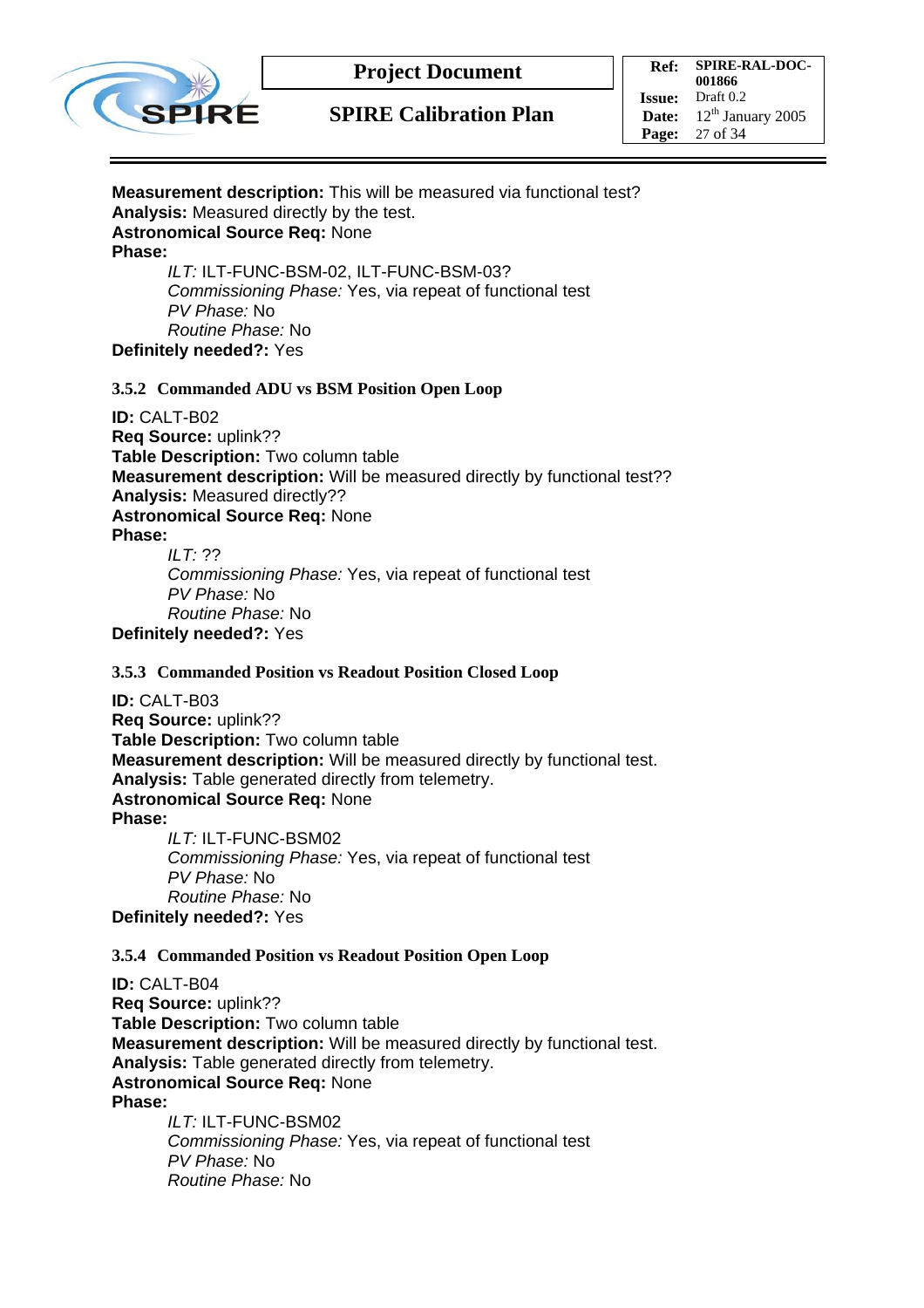

#### **Definitely needed?:** Yes

#### **3.5.5 Detector Positions in BSM coordinates**

**ID:** CALT-B05

**Req Source:** IA??, uplink??

**Table Description:** A table giving the BSM chop and jiggle axis positions related to the centre of each detector pixel.

**Measurement description:** A point source is put on the centre of a pixel at the nominal BSM position for that pixel. A small raster is then done with the BSM to check that the BSM position is correct.

**Analysis:** The raster will be fitted to find the centre.

**Astronomical Source Req:** Bright non-varying point source, for the spectrometer this will need to be a continuum source.

**Phase:** 

*ILT:* ILT-PERF-BSM, ILT-PERF-BCT *Commissioning Phase:* Yes, small subset *PV Phase:* Yes, may do more pixels

*Routine Phase:* Yes, 3-4 times during the mission to check for BSM positional stability. **Definitely needed?:** Yes

#### **3.5.6 BSM Vignetted Pixel Mask**

**ID:** CALT-B06

**Req Source:** IACR-004

**Table Description:** TBD As the BSM moves away from centre, depending on direction, some pixels will get vignetted. This should be recorded in a table but the format of this table is TBD. This will determine possible chop pixels for uplink use and will be needed for the analysis of chopped scan maps.

**Measurement description:** Tricky! moving the BSM with an extended source might do the trick but the results might be ambiguous due to straylight paths in the instrument, therefore a point source may have to be used.

**Analysis:** Will be measured directly.

**Astronomical Source Req:** Bright non-varying point source, for the spectrometer this will need to be a continuum source.

**Phase:** 

*ILT:* ILT-PERF-BVG *Commissioning Phase:* No *PV Phase:* Yes, small subset of pixels compared with ground results *Routine Phase:* No

**Definitely needed?:** Possibly

#### **3.6 External Tables**

#### **3.6.1 Colour Correction Reference Spectra**

**ID:** CALT-G01

**Req Source:** IA

**Table Description:** Reference spectra or default colour corrections for a given spectral type. Each spectrum may be a separate two column table wavelength plus flux or a set of reference spectra may be grouped into one table, wavelength plus flux columns for a set of black body temperatures.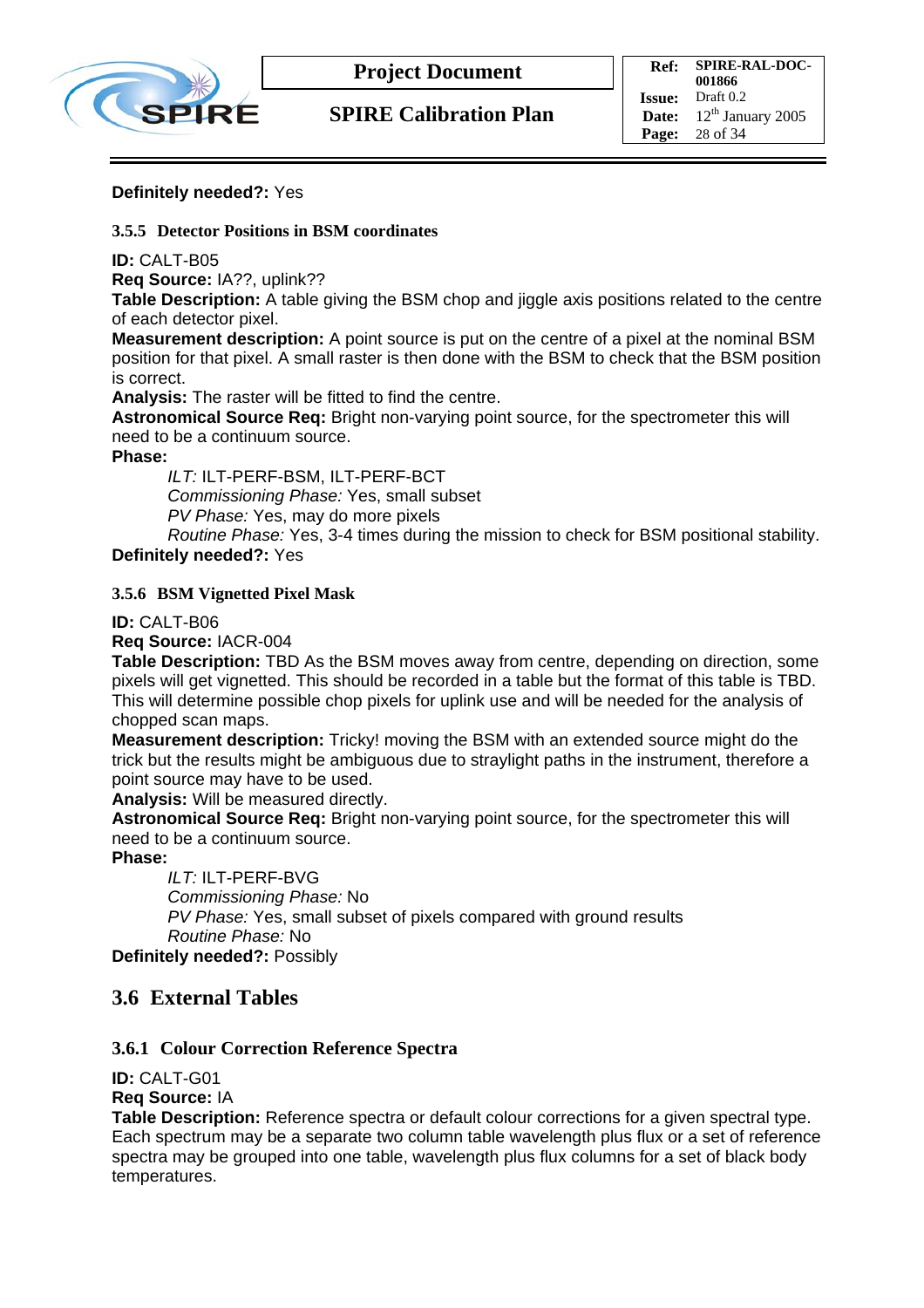

### **SPIRE Calibration Plan**

**Ref: SPIRE-RAL-DOC-001866 Issue:** Draft 0.2 Date:  $12^{th}$  January 2005 **Page:** 29 of 34

#### **Measurement description:** No measurement needed

**Analysis:** Will be generated from simple models plus possibly sources from the literature. **Astronomical Source Req:** None **Phase:** 

*ILT:* No *Commissioning Phase:* No *PV Phase:* No *Routine Phase:* No **Definitely needed?:** Possibly

#### **3.6.2 Other Photometric System Response Curves**

**ID:** CALT-G02 **Req Source:** IA **Table Description:** Response curves for another photometric system? **Measurement description:** No measurement needed **Analysis:** Will be compiled from literature **Astronomical Source Req:** None **Phase:** 

*ILT:* No *Commissioning Phase:* No *PV Phase:* No *Routine Phase:* No **Definitely needed?:** Possibly

#### **3.6.3 Line Database**

**ID:** CALT-G03 **Req Source:** IA **Table Description:** List of astronomical lines in SPIRE range, one table, two columns, rest wavelength and species. **Measurement description:** No measurement needed **Analysis:** Will be compiled from literature. **Astronomical Source Req:** None **Phase:**  *ILT:* No *Commissioning Phase:* No *PV Phase:* No

*Routine Phase:* No **Definitely needed?:** Possibly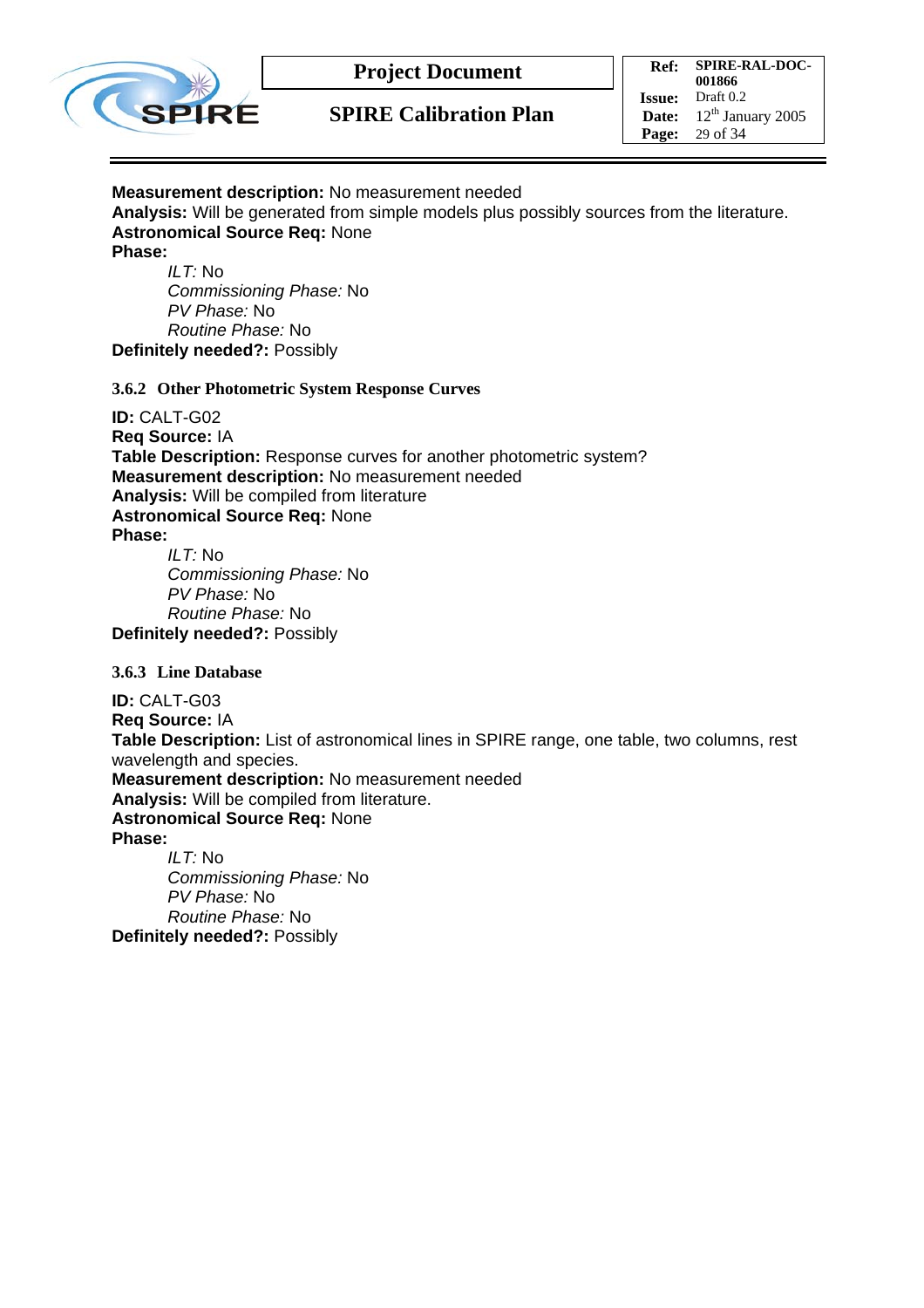

## **4. CROSS REFERENCE TABLES**

# **4.1 Cross Reference Table Between IA and Calibration Requirements**

| <b>IACR-001</b> | CALT-D01           |
|-----------------|--------------------|
| <b>IACR-002</b> | CALT-D02           |
| <b>IACR-003</b> | CALT-A10           |
| <b>IACR-004</b> | CALT-B06           |
| <b>IACR-005</b> | CALT-S02           |
| <b>IACR-006</b> | CALT-S03           |
| <b>IACR-007</b> | CALT-S04           |
| <b>IACR-008</b> | CALT-A09           |
| <b>IACR-009</b> | CALT-D10           |
| <b>IACR-010</b> | CALT-S14           |
| <b>IACR-011</b> | CALT-S05           |
| <b>IACR-012</b> | CALT-S04           |
| <b>IACR-013</b> | CALT-D07           |
| <b>IACR-014</b> | CALT-D09           |
| <b>IACR-015</b> | CALT-D06           |
| <b>IACR-016</b> | CALT-B05           |
| <b>IACR-017</b> | CALT-A04           |
| <b>IACR-018</b> | CALT-A05           |
| <b>IACR-019</b> | CALT-S01           |
| <b>IACR-020</b> | CALT-A06           |
| <b>IACR-021</b> | CALT-A06           |
| <b>IACR-022</b> | CALT-A07           |
| <b>IACR-023</b> | CALT-D04           |
| <b>IACR-024</b> | CALT-D12           |
| <b>IACR-025</b> | CALT-S05           |
| <b>IACR-026</b> | CALT-A02           |
| <b>IACR-027</b> | CALT-D11           |
| <b>IACR-028</b> | CALT-D05           |
| <b>IACR-029</b> | CALT-D05           |
| <b>IACR-030</b> | CALT-S08           |
| <b>IACR-031</b> | CALT-S10           |
| <b>IACR-032</b> | CALT-S09           |
| <b>IACR-033</b> | CALT-P01           |
| <b>IACR-034</b> | CALT-G01           |
| <b>IACR-035</b> | CALT-G02           |
| <b>IACR-036</b> | CALT-A01, CALT-A02 |
| <b>IACR-037</b> | CALT-G03           |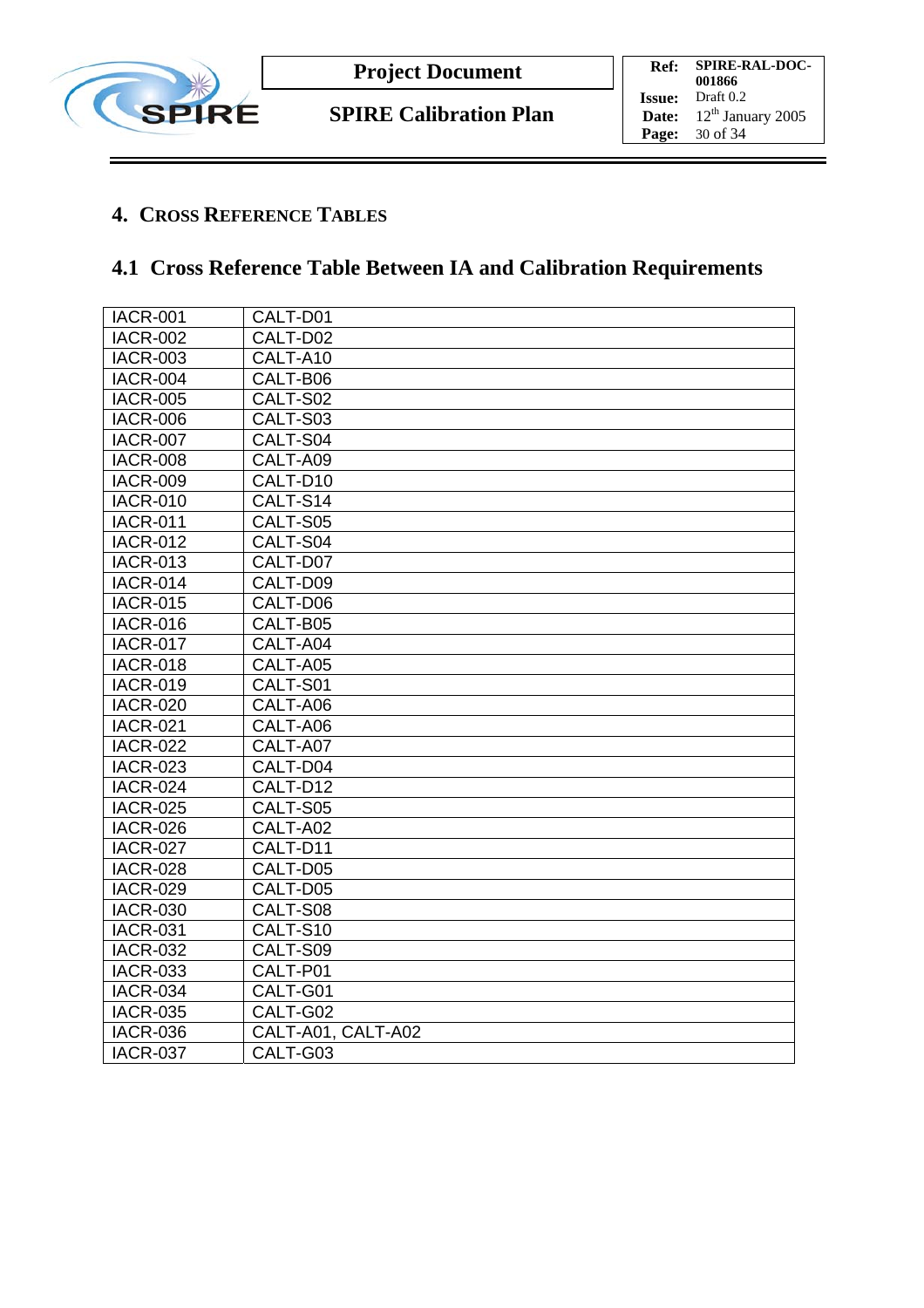

## **4.2 Cross Reference between Cal Tables and tests**

| <b>Cal Table ID</b> | <b>Tests</b>                                                                                         |
|---------------------|------------------------------------------------------------------------------------------------------|
| CALT-D01            | ILT-PERF-DAL, ILT-PERF-DNA                                                                           |
| CALT-D02            | ILT-PERF-DNA, ILT-PERF-DNC, ILT-PERF-DMA, ILT-PERF-DAL                                               |
| CALT-D03            | ILT-PERF-DMA                                                                                         |
| CALT-D04            | ILT-PERF-CPC                                                                                         |
| CALT-D05            | ILT-PERF-DAL, ILT-PERF-DRB                                                                           |
| CALT-D06            | ILT-PERF-DRB                                                                                         |
| CALT-D07            | ILT-PERF-CPC                                                                                         |
| CALT-D08            | ILT-PERF-CPC                                                                                         |
| CALT-D09            | <b>TBD</b>                                                                                           |
| CALT-D10            | None                                                                                                 |
| CALT-D11            | ILT-PERF-DNC, ILT-PERF-DAL, ILT-PERF-DRB, ILT-PERF-OPI, ILT-PERF-<br>OSB, ILT-PERF-OSL, ILT-PERF-BSM |
| CALT-D12            | ILT-PERF-DRB, ILT-PERF-DRL                                                                           |
| CALT-P01            | ILT-PERF-DSR                                                                                         |
| CALT-S01            | ILT-PERF-ZPD                                                                                         |
| CALT-S02            | ILT-FUNC-SMEC-05, ILT-FUNC-SMEC-06, ILT-FUNC-SMEC07                                                  |
| CALT-S03            | ILT-FUNC-SMEC-05, ILT-FUNC-SMEC-06, ILT-FUNC-SMEC07                                                  |
| CALT-S04            | ILT-PERF-SFC, ILT-PERF-SFL                                                                           |
| CALT-S05            | ILT-PERF-SMC, ILT-PERF-SML, ILT-PERF-SFC                                                             |
| CALT-S06            | ILT-PERF-SMC, ILT-PERF-SML, ILT-PERF-SFC                                                             |
| CALT-S07            | ILT-PERF-SMC, ILT-PERF-SML, ILT-PERF-SFC                                                             |
| CALT-S08            | ILT-PERF-SMC, ILT-PERF-SML, ILT-PERF-DRB                                                             |
| CALT-S09            | ILT-PERF-SMC                                                                                         |
| CALT-S10            | None                                                                                                 |
| CALT-S11            | <b>TBD</b>                                                                                           |
| CALT-S12            | ILT-PERF-CSC                                                                                         |
| CALT-S13            | ILT-PERF-CSC                                                                                         |
| CALT-S14            | ILT-PERF-CST                                                                                         |
| CALT-A01            | ILT-PERF-OSB, ILT-PERF-OSL, ILT-PERF-BSM                                                             |
| CALT-A02            |                                                                                                      |
| CALT-A03            | ILT-PERF-OSB, ILT-PERF-OSL, ILT-PERF-BSM, ILT-PERF-OPI                                               |
| CALT-A04            | ILT-PERF-OSB, ILT-PERF-OSL, ILT-PERF-BSM, ILT-PERF-OPI                                               |
| CALT-A05            | Dedicated test, detailed in cryoharness test plan                                                    |
| CALT-A06            | ILT-PERF-OSB, ILT-PERF-OSL, ILT-PERF-BSM                                                             |
| CALT-A07            | ILT-PERF-DAL-P                                                                                       |
| CALT-A08            | ILT-PERF-DAL-S                                                                                       |
| CALT-A09            | ILT-PERF-DAL                                                                                         |
| CALT-A10            | ILT-PERF-OSB, ILT-PERF-OSL, ILT-PERF-BSM                                                             |
| CALT-A11            | None                                                                                                 |
| CALT-B01            | None                                                                                                 |
| CALT-B02            | None                                                                                                 |
| CALT-B03            | ILT-FUNC-BSM02                                                                                       |
| CALT-B04            | ILT-FUNC-BSM02                                                                                       |
| CALT-B05            | ILT-PERF-BSM, ILT-PERF-BCT                                                                           |
| CALT-B06            | ILT-PERF-BVG                                                                                         |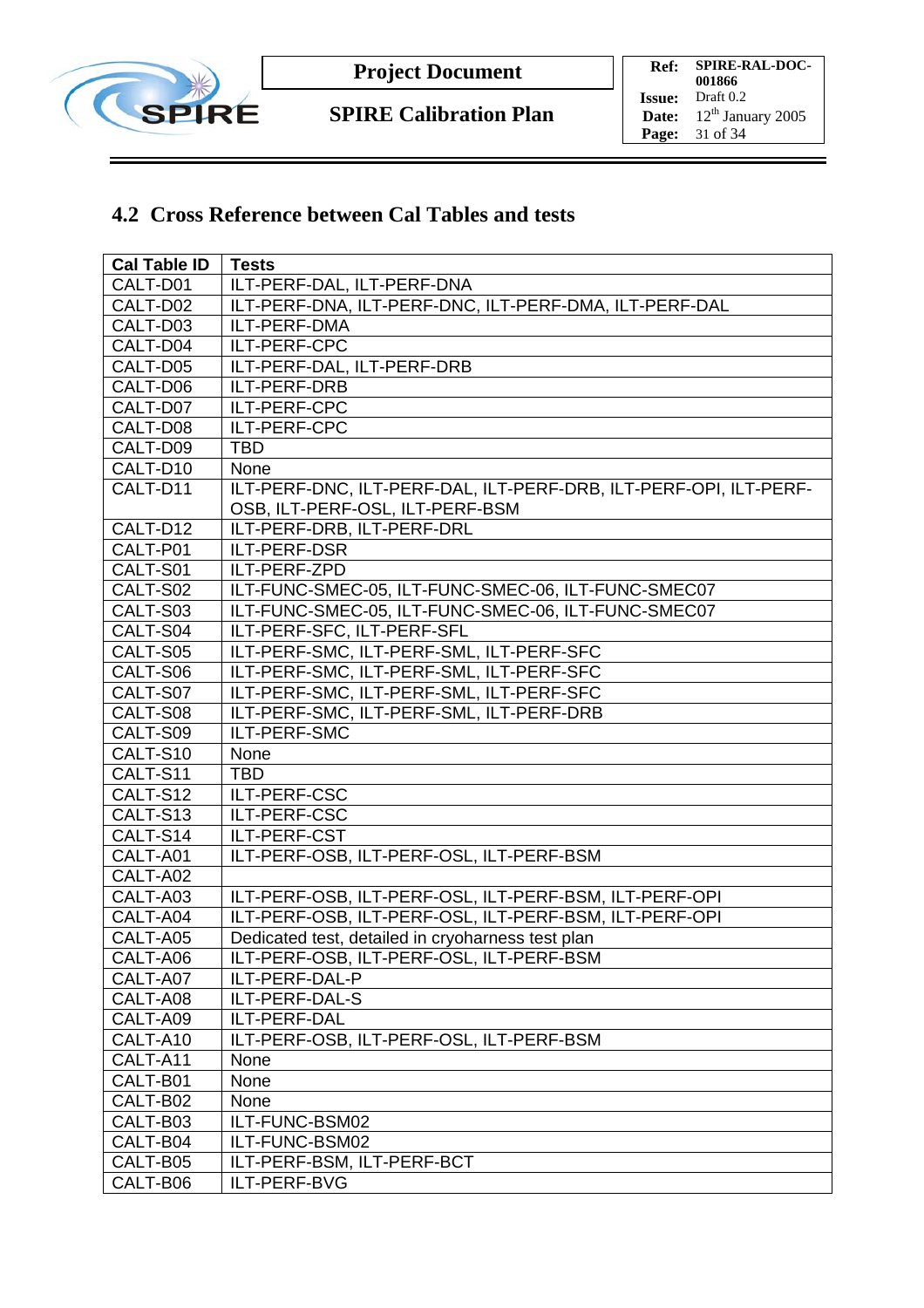

**SPIRE Calibration Plan**

**Ref: SPIRE-RAL-DOC-001866 Issue:** Draft 0.2 **Date:**  $12^{\text{th}}$  January 2005 **Page:** 32 of 34

| CALT-G01 | None |
|----------|------|
| CALT-G02 | None |
| CALT-G03 | None |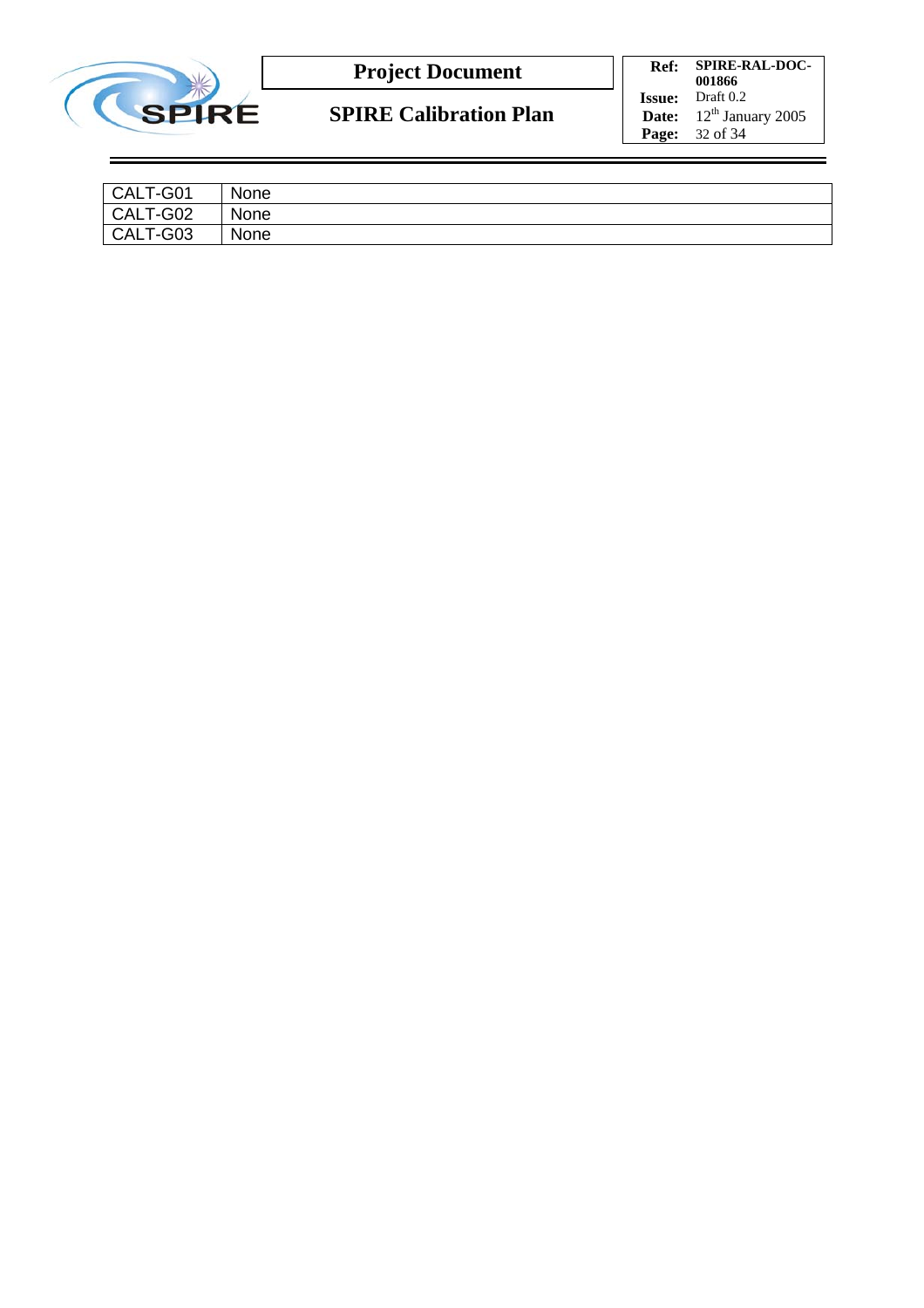

## **4.3 Cross Reference between Cal Tables, Source Requirements and flight phase**

| <b>Cal Table ID</b>  | <b>Observations</b>                                                                          | Com                     | <b>PV</b>               | <b>Routine</b>    |
|----------------------|----------------------------------------------------------------------------------------------|-------------------------|-------------------------|-------------------|
| CALT-D01             | None                                                                                         | N                       | N                       | N                 |
| CALT-D02             | A dark patch of sky with good visibility throughout the                                      | P                       | $\overline{\mathsf{Y}}$ | $\overline{Y}$    |
|                      | mission.                                                                                     |                         |                         |                   |
| CALT-D03             | A dark patch of sky with high visibility throughout the                                      | Y                       | Y                       | Y                 |
|                      | mission                                                                                      |                         |                         |                   |
| CALT-D04             | The prime calibrator                                                                         | $\mathsf{N}$            | Y                       | Y                 |
| CALT-D05             | The prime calibrator                                                                         | N                       | Y                       | Y                 |
| CALT-D06             | Bright non-varying continuum point source (continuum<br>source needed for the spectrometer). | $\mathsf{N}$            | $\overline{Y}$          | Y                 |
| CALT-D07             | A primary standard or well known secondary                                                   | Y                       | Y                       | Y                 |
| CALT-D08             | A primary standard or well known secondary                                                   | $\overline{\mathsf{Y}}$ | $\overline{Y}$          | $\overline{Y}$    |
| CALT-D09             | Non-varying point source with good visibility                                                | Y                       | Ÿ                       | Y                 |
| CALT-D10             | None                                                                                         | N                       | N                       | $\mathsf{N}$      |
| CALT-D11             | The prime calibrator                                                                         | $\mathsf{P}$            | $\overline{\mathsf{Y}}$ | Y                 |
| CALT-D12             | A set of 10-20 point like, of known flux, sources that                                       | $\mathsf{N}$            | Y                       | Y                 |
|                      | cover the SPIRE operating range, may require different                                       |                         |                         |                   |
|                      | sources for the different photometer bands, a subset of                                      |                         |                         |                   |
|                      | the photometer sources will be used for the                                                  |                         |                         |                   |
|                      | spectrometer.                                                                                |                         |                         |                   |
| CALT-P01             | None                                                                                         | N                       | N                       | N                 |
| CALT-S01             | A bright continuum only source will be suitable for the                                      | $\overline{P}$          | $\overline{\mathsf{Y}}$ | $\overline{Y}$    |
|                      | detailed measurement, any bright continuum source                                            |                         |                         |                   |
|                      | observed in routine phase can be used for checking.                                          |                         |                         |                   |
| CALT-S02             | None                                                                                         | Y                       | N                       | $\mathsf{N}$      |
| CALT-S03             | None                                                                                         | Y                       | $\mathsf{N}$            | $\mathsf{N}$      |
| CALT-S04             | A bright line source with a low background.                                                  | P                       | $\overline{Y}$          | Y                 |
| CALT-S05             | Bright single line source with a low background, if no                                       | N                       | $\overline{Y}$          | $\overline{Y}$    |
|                      | single line source is available one with the minimum                                         |                         |                         |                   |
|                      | number of lines will be adopted.                                                             |                         |                         |                   |
| CALT-S06             | Unresolved line source with multiple lines.                                                  | N                       | Y                       | Y                 |
| CALT-S07             | Unresolved line source with multiple lines.                                                  | $\mathsf{N}$            | $\overline{Y}$          | $\overline{Y}$    |
| CALT-S08             | Prime calibrator                                                                             | N                       | Y                       | Y                 |
| CALT-S09             | Prime calibrator                                                                             | N                       | Y<br>$\vee$             | Y                 |
| CALT-S10             | Prime calibrator                                                                             | $\mathsf{N}$            |                         | Y                 |
| CALT-S11             | None                                                                                         | Ÿ                       | $\mathsf{N}$            | N                 |
| CALT-S12             | A dark patch of sky with high visibility throughout the                                      | P                       | Y                       | Y                 |
|                      | mission                                                                                      |                         |                         |                   |
| CALT-S13             | None                                                                                         | N<br>$\mathsf{N}$       | N<br>N                  | N<br>$\mathsf{N}$ |
| CALT-S14             | None                                                                                         |                         | Y                       | P                 |
| CALT-A01<br>CALT-A02 | Bright non-varying point source                                                              | $\mathsf{N}$            |                         |                   |
|                      |                                                                                              |                         | Υ                       | P                 |
| CALT-A03<br>CALT-A04 | Bright non-varying point source                                                              | N                       | Y                       | P                 |
|                      | Bright non-varying point source                                                              | N                       |                         |                   |
| CALT-A05             | None                                                                                         | $\mathsf{N}$            | $\mathsf{N}$            | $\mathsf{N}$      |